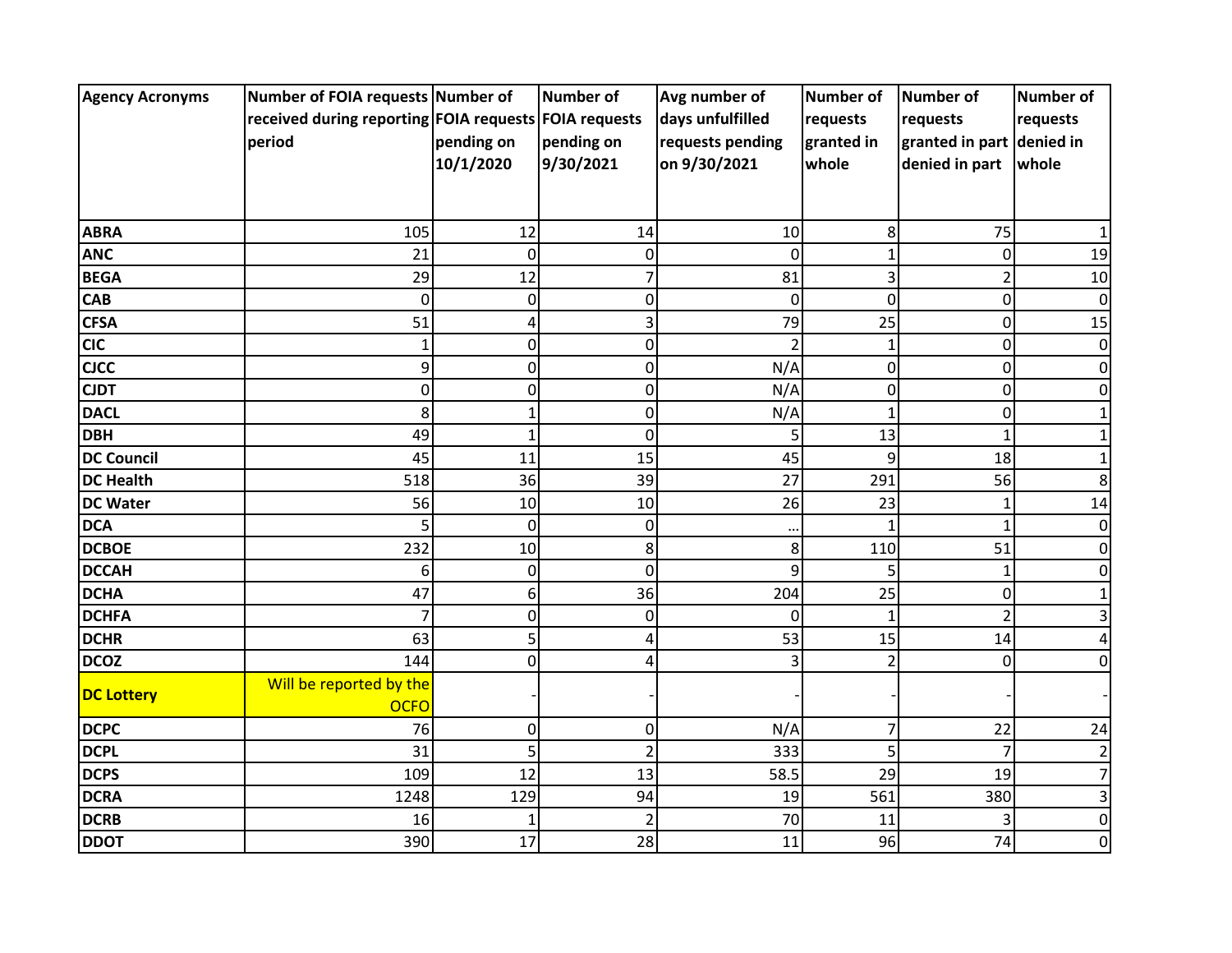| <b>Agency Acronyms</b> | Number of Number of |                   | <b>Other</b> | <b>Exemption</b>   |                      | <b>Exemption DC Exemption DC</b> | <b>Exemption DC</b>               | <b>Exemption DC</b>  |
|------------------------|---------------------|-------------------|--------------|--------------------|----------------------|----------------------------------|-----------------------------------|----------------------|
|                        | requests            | requests referred | disposition  | <b>DC Official</b> | <b>Official Code</b> | <b>Official Code 2-</b>          | Official Code 2- Official Code 2- |                      |
|                        | withdrawn           | or forwarded to   |              | Code 2-            | $2-534(a)(2)$        | 534(a)(3)                        | 534(a)(3)                         | 534(a)(3)            |
|                        |                     | other public      |              | 534(a)(1)          |                      | <b>Subcategory A</b>             | <b>Subcategory B</b>              | <b>Subcategory C</b> |
|                        |                     | bodies            |              |                    |                      |                                  |                                   |                      |
|                        |                     |                   |              |                    |                      |                                  |                                   |                      |
| <b>ABRA</b>            | 0                   | 2                 | 17           | 20                 | 53                   | 1                                | 0                                 |                      |
| <b>ANC</b>             | 1                   | 0                 | $\Omega$     | 0                  | $\overline{2}$       | 0                                | 0                                 |                      |
| <b>BEGA</b>            | $\overline{2}$      | 0                 | 17           | 0                  | 5                    |                                  | 0                                 |                      |
| <b>CAB</b>             | 0                   | 0                 | 0            | 0                  | $\pmb{0}$            | 0                                | 0                                 |                      |
| <b>CFSA</b>            | 1                   |                   |              | 0                  | $\mathbf 0$          | 0                                | 0                                 |                      |
| <b>CIC</b>             | 0                   | 0                 | $\Omega$     | 0                  | 0                    | 0                                | 0                                 |                      |
| <b>CJCC</b>            | 0                   | $\mathbf 0$       | 9            | 0                  | 0                    | 0                                | 0                                 |                      |
| <b>CJDT</b>            | $\overline{0}$      | 0                 | $\Omega$     | 0                  | $\mathbf 0$          | O                                | 0                                 |                      |
| <b>DACL</b>            | 0                   | 0                 |              | 0                  | 0                    | ი                                | 0                                 |                      |
| <b>DBH</b>             | 2                   | 9                 | 24           | 0                  | 7                    | 0                                | 0                                 |                      |
| <b>DC Council</b>      | 6                   | $\mathbf 0$       |              | 0                  | 15                   | 2                                | 0                                 |                      |
| <b>DC Health</b>       | 22                  | 94                | 44           | 12                 | 36                   | 8                                | 0                                 |                      |
| <b>DC Water</b>        | 10                  | 1                 |              | $\mathbf{1}$       | $\overline{c}$       | 0                                | 0                                 |                      |
| <b>DCA</b>             | $\overline{a}$      | 0                 | 1            | 0                  | $\mathbf{1}$         | 0                                | 0                                 |                      |
| <b>DCBOE</b>           | 0                   | 0                 | 66           | 0                  | 45                   | 0                                | 0                                 |                      |
| <b>DCCAH</b>           | 0                   | 0                 | $\Omega$     |                    | $\pmb{0}$            | 0                                | 0                                 |                      |
| <b>DCHA</b>            | 1                   | 0                 |              | $\overline{2}$     | 1                    | 0                                | 0                                 |                      |
| <b>DCHFA</b>           | 0                   | 0                 | -1           | 1                  | $\mathbf 0$          | n                                | 0                                 |                      |
| <b>DCHR</b>            | Δ                   | 0                 | 27           | 0                  | 8                    |                                  | 0                                 |                      |
| <b>DCOZ</b>            | 0                   | 100               | 38           | 0                  | 0                    | 0                                | 0                                 |                      |
| <b>DC Lottery</b>      |                     |                   |              |                    |                      |                                  |                                   |                      |
| <b>DCPC</b>            | 0                   | $\mathbf 0$       | 23           | $\overline{0}$     | 46                   | 1                                | $\mathbf{1}$                      | 46                   |
| <b>DCPL</b>            | 0                   | 16                |              | 3                  | $\mathbf 0$          | 0                                | 0                                 |                      |
| <b>DCPS</b>            | 7                   | $\overline{2}$    | 44           | $\mathbf{1}$       | 13                   | 0                                | 0                                 |                      |
| <b>DCRA</b>            | 10                  | $\overline{2}$    | 327          | 88                 | 337                  | 6                                | 0                                 |                      |
| <b>DCRB</b>            | $\mathbf 0$         | 0                 |              | 3                  | $\mathbf 0$          | 0                                | 0                                 |                      |
| <b>DDOT</b>            | 9                   | 11                | 189          | 10                 | 67                   | 0                                | 0                                 |                      |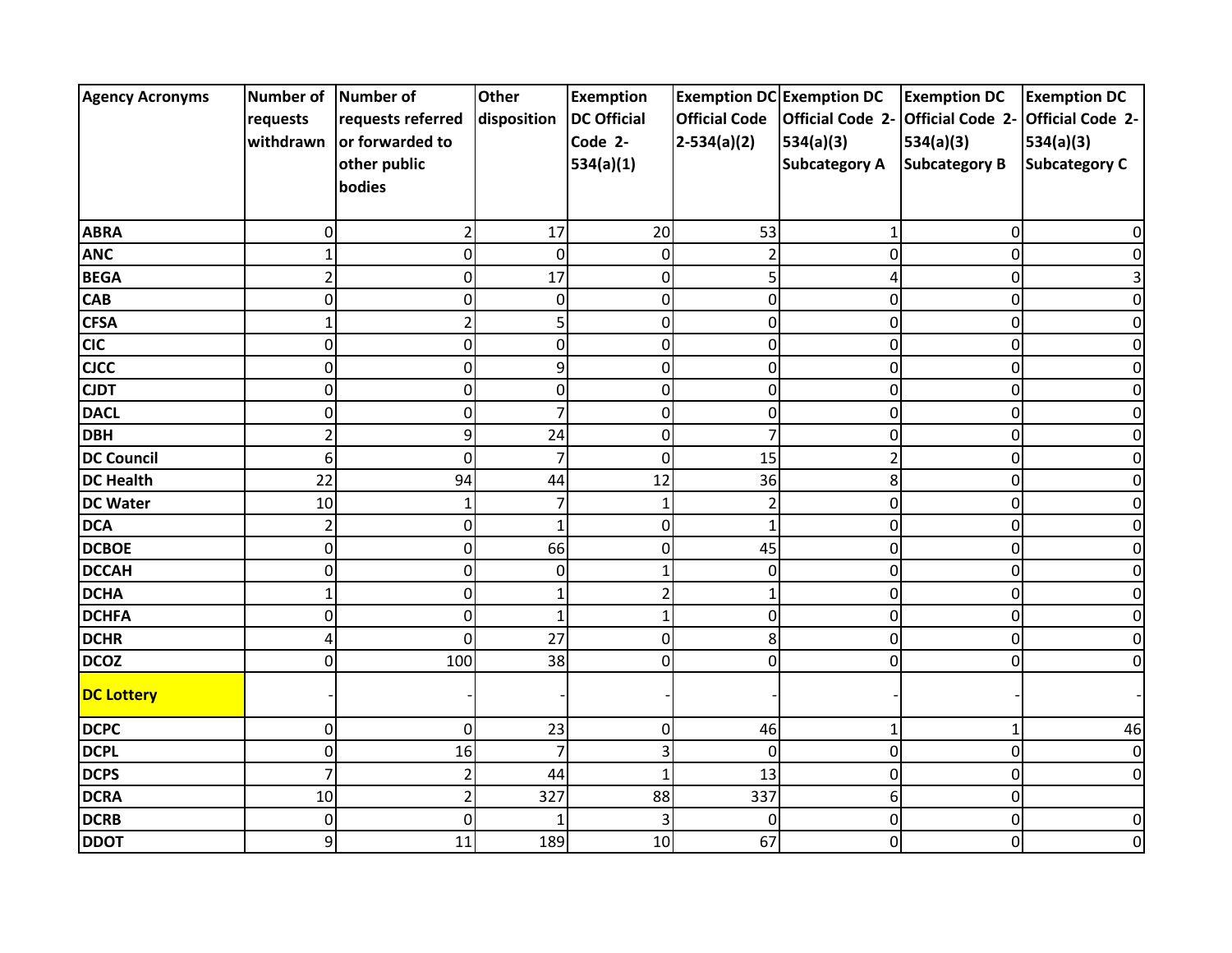| <b>Agency Acronyms</b> | <b>Exemption DC</b>               | <b>Exemption DC</b>  | <b>Exemption DC</b>     |                      | <b>Exemption DC Exemption DC Exemption DC</b> |                         | <b>Exemption DC</b>     |
|------------------------|-----------------------------------|----------------------|-------------------------|----------------------|-----------------------------------------------|-------------------------|-------------------------|
|                        | Official Code 2- Official Code 2- |                      | <b>Official Code 2-</b> | <b>Official Code</b> | <b>Official Code</b>                          | <b>Official Code 2-</b> | <b>Official Code 2-</b> |
|                        | 534(a)(3)                         | 534(a)(3)            | 534(a)(3)               | $2-534(a)(4)$        | $2-534(a)(5)$                                 | 534(a)(6)               | 534(a)(6)               |
|                        | <b>Subcategory D</b>              | <b>Subcategory E</b> | <b>Subcategory F</b>    |                      |                                               | <b>Subcategory A</b>    | <b>Subcategory B</b>    |
|                        |                                   |                      |                         |                      |                                               |                         |                         |
|                        |                                   |                      |                         |                      |                                               |                         |                         |
| <b>ABRA</b>            | 0                                 | 0                    | 0                       |                      | 0                                             | 0                       |                         |
| <b>ANC</b>             | 0                                 | $\mathbf 0$          | 0                       | 17                   | 0                                             | 0                       |                         |
| <b>BEGA</b>            | 0                                 | $\mathsf 0$          | 0                       | $\mathbf{1}$         | 0                                             |                         |                         |
| <b>CAB</b>             | 0                                 | $\pmb{0}$            | 0                       | 0                    | 0                                             | 0                       |                         |
| <b>CFSA</b>            | 0                                 | $\pmb{0}$            | 0                       | 0                    | 0                                             | 12                      |                         |
| <b>CIC</b>             | $\Omega$                          | $\pmb{0}$            | 0                       | 0                    | 0                                             | 0                       | o                       |
| <b>CJCC</b>            | 0                                 | $\mathsf 0$          | 0                       | 0                    | 0                                             | 0                       | Ω                       |
| <b>CJDT</b>            | 0                                 | $\mathbf 0$          | 0                       | 0                    | 0                                             | 0                       |                         |
| <b>DACL</b>            | 0                                 | $\pmb{0}$            | 0                       | 0                    | 0                                             | 0                       |                         |
| <b>DBH</b>             | 0                                 | $\pmb{0}$            | 0                       | 1                    | 0                                             |                         |                         |
| <b>DC Council</b>      | 0                                 | $\pmb{0}$            | 0                       | 10                   | 0                                             | 0                       |                         |
| <b>DC Health</b>       | 0                                 | $\mathsf 0$          | 0                       | 29                   | 0                                             | 23                      | n                       |
| <b>DC Water</b>        | 0                                 | $\pmb{0}$            | 0                       | 0                    | 0                                             | 0                       |                         |
| <b>DCA</b>             | 0                                 | $\mathsf 0$          | 0                       |                      | 0                                             | 0                       |                         |
| <b>DCBOE</b>           | 0                                 | $\mathsf 0$          | 0                       | 0                    | 0                                             | $\Omega$                |                         |
| <b>DCCAH</b>           | 0                                 | $\pmb{0}$            | 0                       | 0                    | 0                                             | 0                       | 0                       |
| <b>DCHA</b>            | $\Omega$                          | $\pmb{0}$            | 0                       | $\mathbf 1$          | 0                                             | 0                       | O                       |
| <b>DCHFA</b>           | 0                                 | $\pmb{0}$            | 0                       | $\overline{0}$       | 0                                             | 0                       |                         |
| <b>DCHR</b>            | 0                                 | $\pmb{0}$            | 0                       | 10                   | 0                                             | O                       |                         |
| <b>DCOZ</b>            | 0                                 | $\mathbf 0$          | 0                       | 0                    | 0                                             | 0                       | 0                       |
| <b>DC Lottery</b>      |                                   |                      |                         |                      |                                               |                         |                         |
| <b>DCPC</b>            | 0                                 | 6                    | 0                       | 0                    | 0                                             | 0                       | U                       |
| <b>DCPL</b>            | 0                                 | $\mathsf 0$          | 0                       | 3                    | 0                                             | 0                       |                         |
| <b>DCPS</b>            | 0                                 | $\pmb{0}$            | 0                       | 19                   | 0                                             |                         | 0                       |
| <b>DCRA</b>            | 32                                | $\mathbf 1$          | 0                       | 61                   | 0                                             | 0                       | 0                       |
| <b>DCRB</b>            | $\mathbf 0$                       | $\pmb{0}$            | 0                       | 0                    | 0                                             | 0                       | 0                       |
| <b>DDOT</b>            | $\mathbf 0$                       | $\mathbf 0$          | 0                       | 24                   | 0                                             | 0                       | 0                       |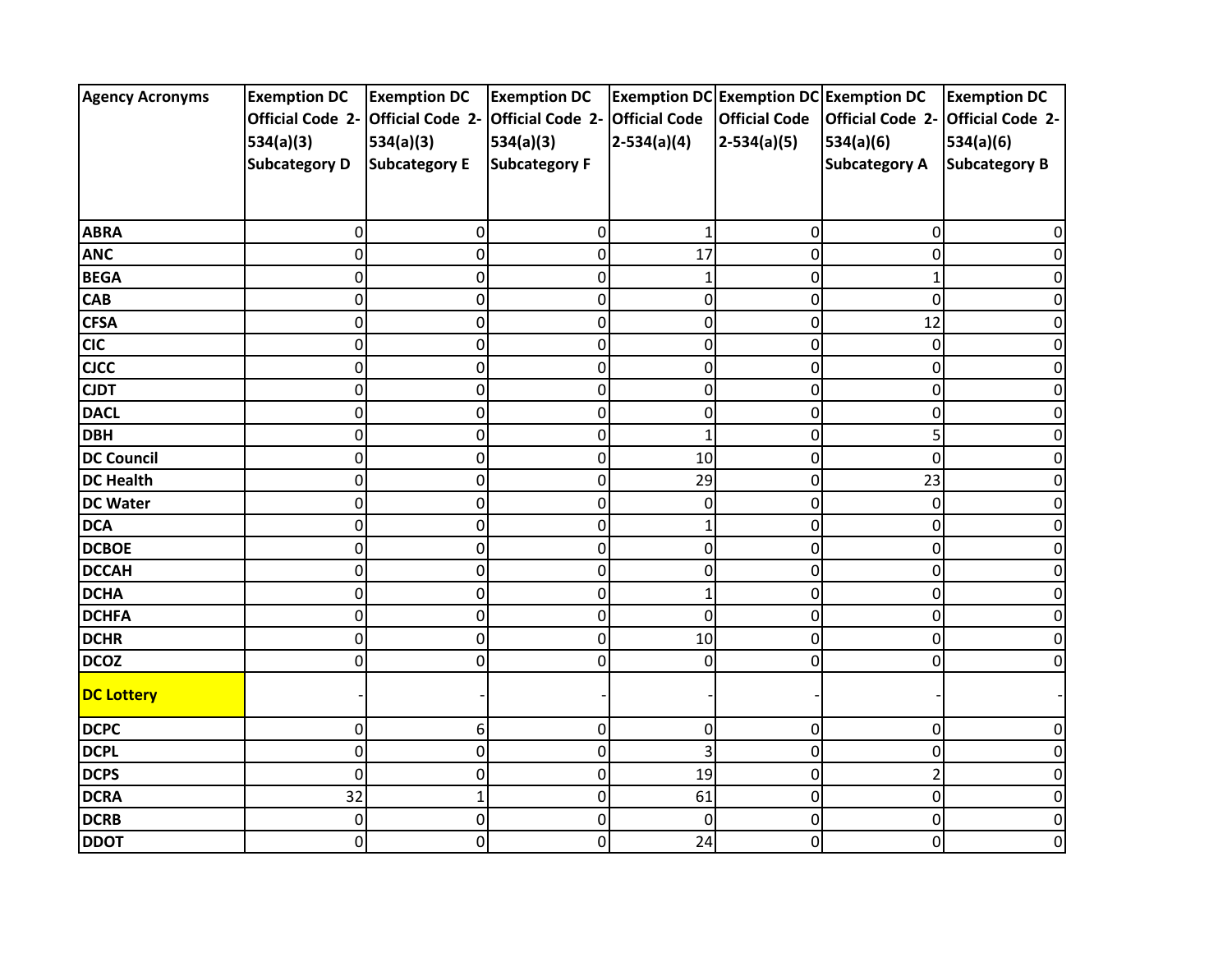| <b>Agency Acronyms</b> |                      |                      |                | Exemption DC Exemption DC Exemption DC Exemption DC Exemption DC Exemption DC Number of |                |                      |                | Number of FOIA |
|------------------------|----------------------|----------------------|----------------|-----------------------------------------------------------------------------------------|----------------|----------------------|----------------|----------------|
|                        | <b>Official Code</b> | <b>Official Code</b> |                | Official Code   Official Code 2-Official Code                                           |                | Official Code 2-FOIA |                | requests       |
|                        | $2-534(a)(7)$        | $2-534(a)(8)$        | $2-534(a)(9)$  | 534(a)(10)                                                                              | $2-534(a)(11)$ | 534(a)(12)           | requests       | processed      |
|                        |                      |                      |                |                                                                                         |                |                      | processed      | between 16 and |
|                        |                      |                      |                |                                                                                         |                |                      | within 15      | 25 days        |
|                        |                      |                      |                |                                                                                         |                |                      | days           |                |
| <b>ABRA</b>            | $\mathbf 0$          | 0                    | 0              | 0                                                                                       | 0              | 0                    | 83             |                |
| <b>ANC</b>             | $\mathbf 0$          | 0                    | 0              | $\mathbf 0$                                                                             | $\mathbf 0$    | 0                    | $\overline{0}$ | 21             |
| <b>BEGA</b>            | $\mathbf 0$          | 0                    | 0              | $\overline{0}$                                                                          | $\mathbf 0$    | $\mathbf 0$          | 34             | 0              |
| <b>CAB</b>             | $\mathbf 0$          | $\overline{0}$       | 0              | $\mathbf 0$                                                                             | $\mathbf 0$    | $\mathbf 0$          | 0              | 0              |
| <b>CFSA</b>            | $\mathbf 0$          | 0                    | 0              | 0                                                                                       | $\pmb{0}$      | 0                    | 25             | 9              |
| <b>CIC</b>             | $\mathbf 0$          | 0                    | 0              | $\mathbf 0$                                                                             | 0              | $\mathbf 0$          | $\mathbf{1}$   | O              |
| <b>CJCC</b>            | $\mathbf 0$          | 0                    | 0              | 0                                                                                       | $\mathbf 0$    | $\mathbf 0$          | 8              |                |
| <b>CJDT</b>            | $\overline{0}$       | 0                    | $\overline{0}$ | $\overline{0}$                                                                          | $\overline{0}$ | $\mathbf 0$          | N/A            | N/A            |
| <b>DACL</b>            | $\mathbf 0$          | 0                    | 0              | 0                                                                                       | 0              | $\mathbf 0$          | 6              |                |
| <b>DBH</b>             | $\mathbf 0$          | 0                    | 0              | 0                                                                                       | $\pmb{0}$      | 0                    | 44             |                |
| <b>DC Council</b>      | $\mathbf 0$          | $\overline{0}$       | 0              | 0                                                                                       | $\pmb{0}$      | $\mathbf 0$          | 17             | 4              |
| <b>DC Health</b>       | $\mathbf 0$          | 0                    | 0              | 0                                                                                       | $\mathbf 0$    | $\mathbf 0$          | 492            | 14             |
| <b>DC Water</b>        | $\mathbf 0$          | 0                    | 0              | $\overline{0}$                                                                          | $\mathbf 0$    | $\mathbf 0$          | 16             | 12             |
| <b>DCA</b>             | 0                    | 0                    | 0              | 0                                                                                       | 0              | $\mathbf 0$          |                | 0              |
| <b>DCBOE</b>           | $\mathbf 0$          | $\overline{0}$       | 0              | 0                                                                                       | $\pmb{0}$      | 0                    | 208            | 13             |
| <b>DCCAH</b>           | $\mathbf 0$          | 0                    | 0              | $\mathbf 0$                                                                             | 0              | 0                    | 5              | 1              |
| <b>DCHA</b>            | $\mathbf 0$          | 0                    | 0              | 0                                                                                       | 0              | $\mathbf 0$          | 5              | 0              |
| <b>DCHFA</b>           | $\mathbf 0$          | 0                    | $\mathbf 0$    | $\overline{0}$                                                                          | $\overline{0}$ | $\mathbf 0$          | 6              |                |
| <b>DCHR</b>            | 0                    | 0                    | 0              | 0                                                                                       | 0              | $\mathbf 0$          | 50             | 11             |
| <b>DCOZ</b>            | $\mathbf 0$          | $\overline{0}$       | 0              | 0                                                                                       | 0              | 0                    | 140            | 0              |
| <b>DC Lottery</b>      |                      |                      |                |                                                                                         |                |                      |                |                |
| <b>DCPC</b>            | $\mathbf 0$          | 0                    | 0              | 0                                                                                       | 0              | $\mathbf 0$          | 76             | 0              |
| <b>DCPL</b>            | $\mathbf 0$          | 0                    | 0              | 0                                                                                       | $\mathbf 0$    | $\mathbf 0$          | 29             |                |
| <b>DCPS</b>            | $\boldsymbol{0}$     | $\overline{0}$       | 0              | 0                                                                                       | $\pmb{0}$      | 0                    | 67             | 17             |
| <b>DCRA</b>            | $\mathbf 0$          | 0                    | $\mathbf 0$    | $\mathbf 0$                                                                             | 23             | $\mathbf 0$          | 619            | 664            |
| <b>DCRB</b>            | $\mathbf 0$          | $\overline{0}$       | 0              | 0                                                                                       | 0              | 0                    |                | 5              |
| <b>DDOT</b>            | $\mathbf 0$          | $\overline{0}$       | 0              | $\overline{0}$                                                                          | $\mathbf 0$    | $\overline{0}$       | 362            | 36             |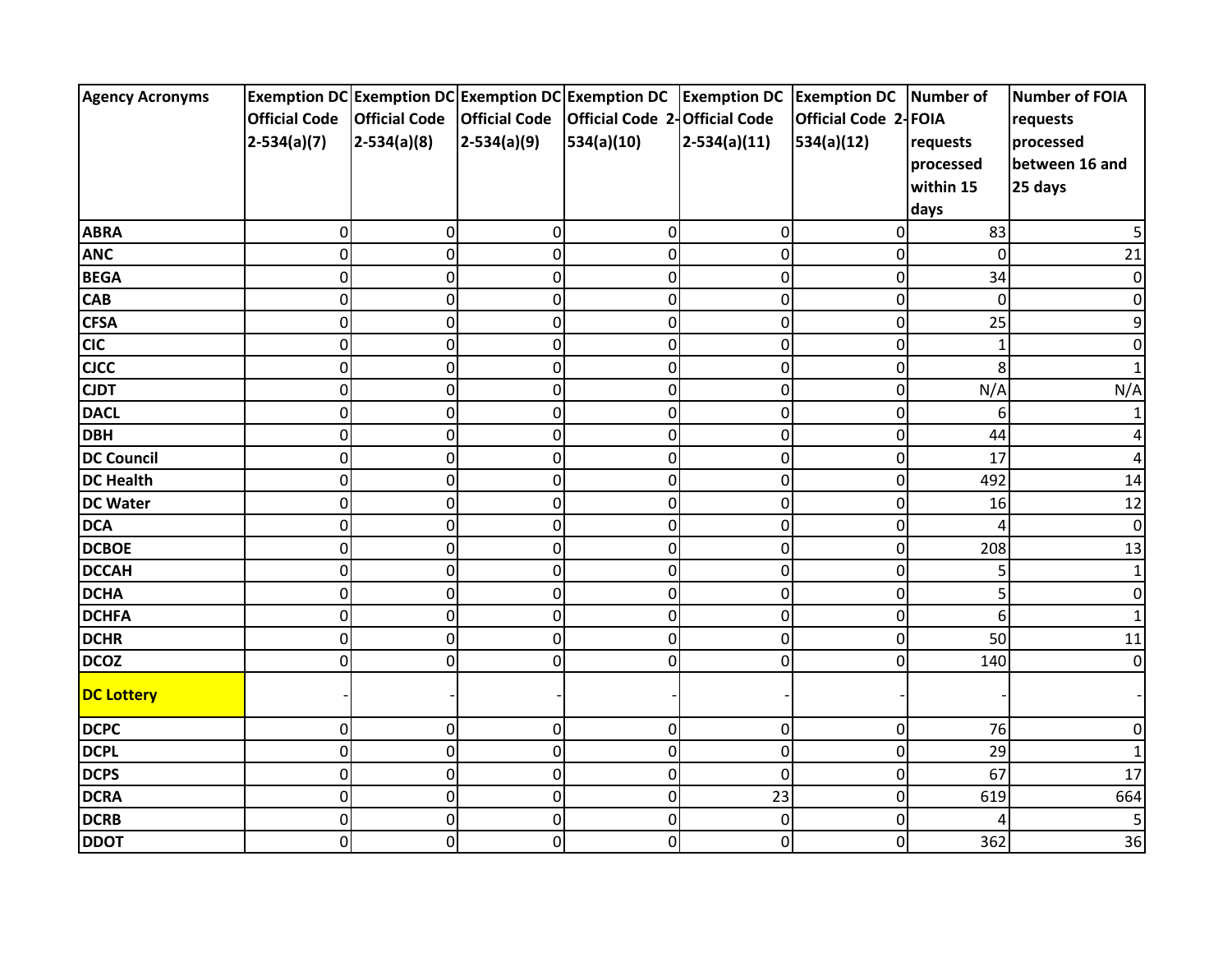| <b>Agency Acronyms</b> | <b>Number of</b>        | <b>Median</b>   | <b>Number of staff</b> | <b>Total dollar amount</b>          | <b>Total amount of</b> |
|------------------------|-------------------------|-----------------|------------------------|-------------------------------------|------------------------|
|                        | <b>FOIA requests</b>    | number of       | hours devoted          | expended by public                  | fees collected by      |
|                        | processed in 26 days to |                 | to processing          | body for processing                 | public body            |
|                        | days or more            | process FOIA    | <b>FOIA requests</b>   | <b>FOIA requests</b>                |                        |
|                        |                         | <b>Requests</b> |                        |                                     |                        |
|                        |                         |                 |                        |                                     |                        |
| <b>ABRA</b>            | 15                      | 7               | 1                      | \$80,848.00                         | \$0.00                 |
| <b>ANC</b>             | $\mathbf 0$             | 20              | 210                    | $\zeta$<br>10,400.00                | \$0.00                 |
| <b>BEGA</b>            | 0                       | 3               | 208                    | $\overline{\xi}$<br>10,608.00       | \$0.00                 |
| <b>CAB</b>             | 0                       | 0               | Unknown                | \$                                  | \$0.00                 |
| <b>CFSA</b>            | 13                      | 15              | Unknown                | \$                                  | \$0.00                 |
| <b>CIC</b>             | $\mathbf 0$             | $\overline{2}$  |                        | \$                                  | \$0.00                 |
| <b>CJCC</b>            | $\Omega$                | 2.5             | 13                     | \$<br>869.24                        | \$0.00                 |
| <b>CJDT</b>            | N/A                     | N/A             | Unknown                | \$                                  | \$0.00                 |
| <b>DACL</b>            | 2                       | 15              | 5                      | $\overline{\mathcal{S}}$<br>334.00  | \$0.00                 |
| <b>DBH</b>             | $\overline{2}$          | 25              | Unknown                | N/A                                 | \$280.00               |
| <b>DC Council</b>      | 14                      | 15              | 400                    | \$<br>63,430.00                     | \$0.00                 |
| <b>DC Health</b>       | 9                       | $\overline{2}$  | 4020                   | \$<br>199,947.00                    | \$0.00                 |
| <b>DC Water</b>        | 28                      | 16              | 893                    | $\overline{\xi}$<br>106,990.80      | \$96.00                |
| <b>DCA</b>             | $\mathbf{1}$            | 3               | 58                     | \$<br>4,026.00                      | \$0.00                 |
| <b>DCBOE</b>           | 20                      | 3               | 135                    | \$                                  | \$114.00               |
| <b>DCCAH</b>           | 0                       | 5               | 29                     | $\overline{\boldsymbol{\zeta}}$     | \$0.00                 |
| <b>DCHA</b>            | 12                      | 75              | 820                    | \$                                  | \$0.00                 |
| <b>DCHFA</b>           | $\mathbf 0$             | 3.5             | 40                     | $\overline{\xi}$<br>4,000.00        | \$0.00                 |
| <b>DCHR</b>            | 3                       | 13              | 384                    | \$<br>18,973.44                     | \$0.00                 |
| <b>DCOZ</b>            | 0                       | 4               | 32                     | $\overline{\mathsf{s}}$<br>1,921.44 | \$0.00                 |
| <b>DC Lottery</b>      |                         |                 |                        |                                     |                        |
| <b>DCPC</b>            |                         | $\overline{2}$  | 135                    | \$<br>8,762.00                      | \$0.00                 |
| <b>DCPL</b>            | 0                       | $\overline{2}$  | 30                     | $\overline{\mathcal{S}}$<br>300.00  | \$35.00                |
| <b>DCPS</b>            | 24                      | 24              | 5018                   | $\zeta$<br>241,260.00               | \$115.00               |
| <b>DCRA</b>            | 0                       | 17              | 5824                   | $\zeta$<br>328,013.00               | \$6,349.00             |
| <b>DCRB</b>            | 6                       | 21              | 40                     | Unknown                             | \$0.00                 |
| <b>DDOT</b>            | 5                       | 7.5             | 3,328                  | $\zeta$<br>164,035.00               | \$1,920.00             |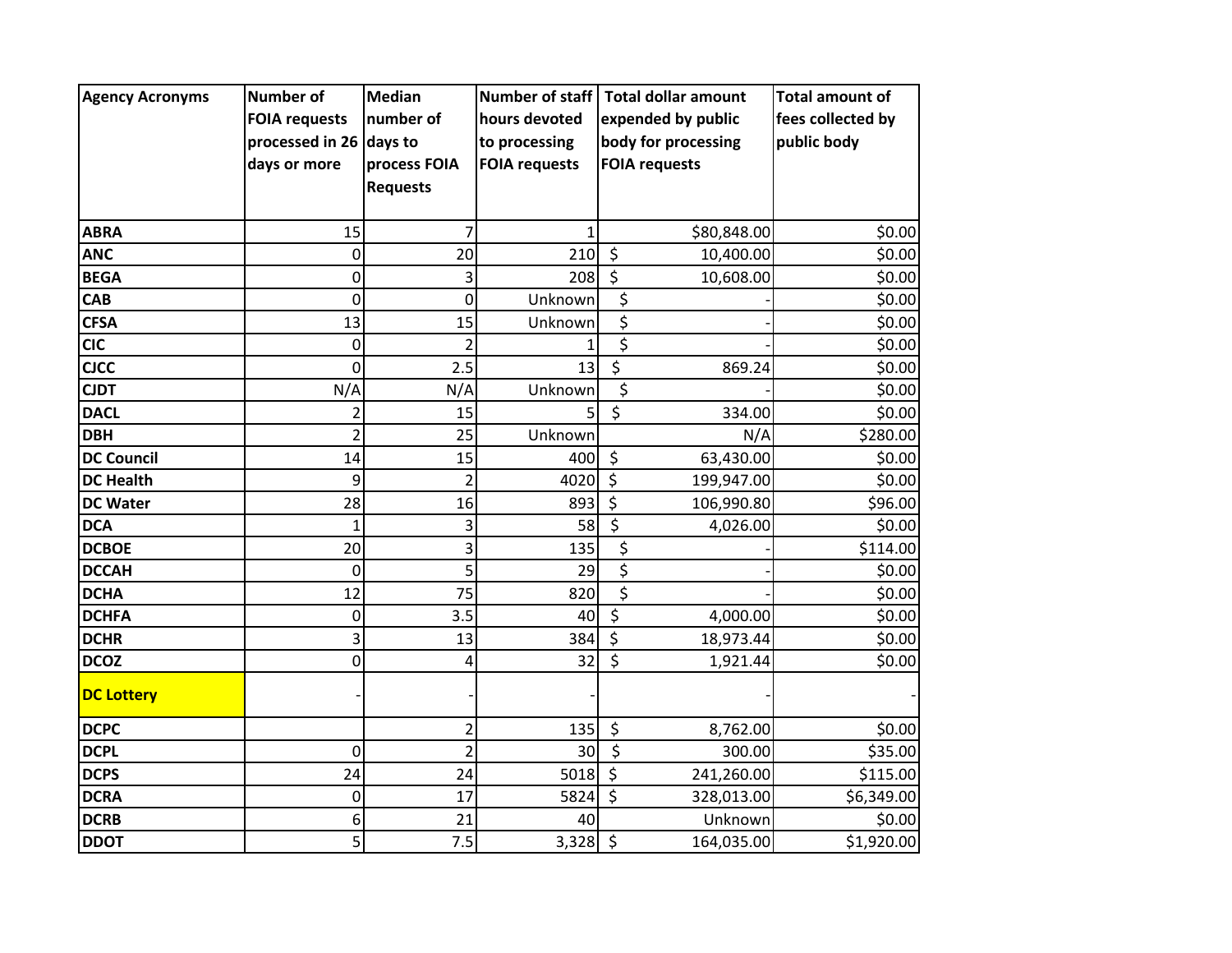| <b>Agency Acronyms</b> | Number of employees found              | <b>Qualitative Reports</b> |
|------------------------|----------------------------------------|----------------------------|
|                        | guilty of a misdemeanor for            |                            |
|                        | arbitrarily or capriciously            |                            |
|                        | violating any provision of the         |                            |
|                        | <b>District of Columbia Freedom of</b> |                            |
|                        | <b>Information Act</b>                 |                            |
| <b>ABRA</b>            | $\mathbf 0$                            |                            |
| <b>ANC</b>             | $\mathbf 0$                            |                            |
| <b>BEGA</b>            | $\mathbf 0$                            |                            |
| CAB                    | $\mathbf 0$                            |                            |
| <b>CFSA</b>            | $\mathbf 0$                            |                            |
| <b>CIC</b>             | $\mathbf 0$                            |                            |
| <b>CJCC</b>            | $\mathbf 0$                            |                            |
| <b>CJDT</b>            | $\mathbf 0$                            |                            |
| <b>DACL</b>            | $\mathbf 0$                            |                            |
| <b>DBH</b>             | N/A                                    |                            |
| <b>DC Council</b>      | $\mathbf 0$                            |                            |
| <b>DC Health</b>       | $\mathbf 0$                            |                            |
| <b>DC Water</b>        | $\mathbf 0$                            |                            |
| <b>DCA</b>             | $\mathbf 0$                            |                            |
| <b>DCBOE</b>           | $\mathbf 0$                            |                            |
| <b>DCCAH</b>           | $\mathbf 0$                            |                            |
| <b>DCHA</b>            | $\mathbf 0$                            |                            |
| <b>DCHFA</b>           | $\mathbf 0$                            |                            |
| <b>DCHR</b>            | $\mathbf 0$                            |                            |
| <b>DCOZ</b>            | $\mathbf 0$                            |                            |
| <b>DC Lottery</b>      |                                        |                            |
| <b>DCPC</b>            | 0                                      |                            |
| <b>DCPL</b>            | $\mathbf 0$                            |                            |
| <b>DCPS</b>            | $\mathbf 0$                            |                            |
| <b>DCRA</b>            | $\mathbf 0$                            |                            |
| <b>DCRB</b>            | $\mathbf 0$                            |                            |
| <b>DDOT</b>            | $\mathbf 0$                            |                            |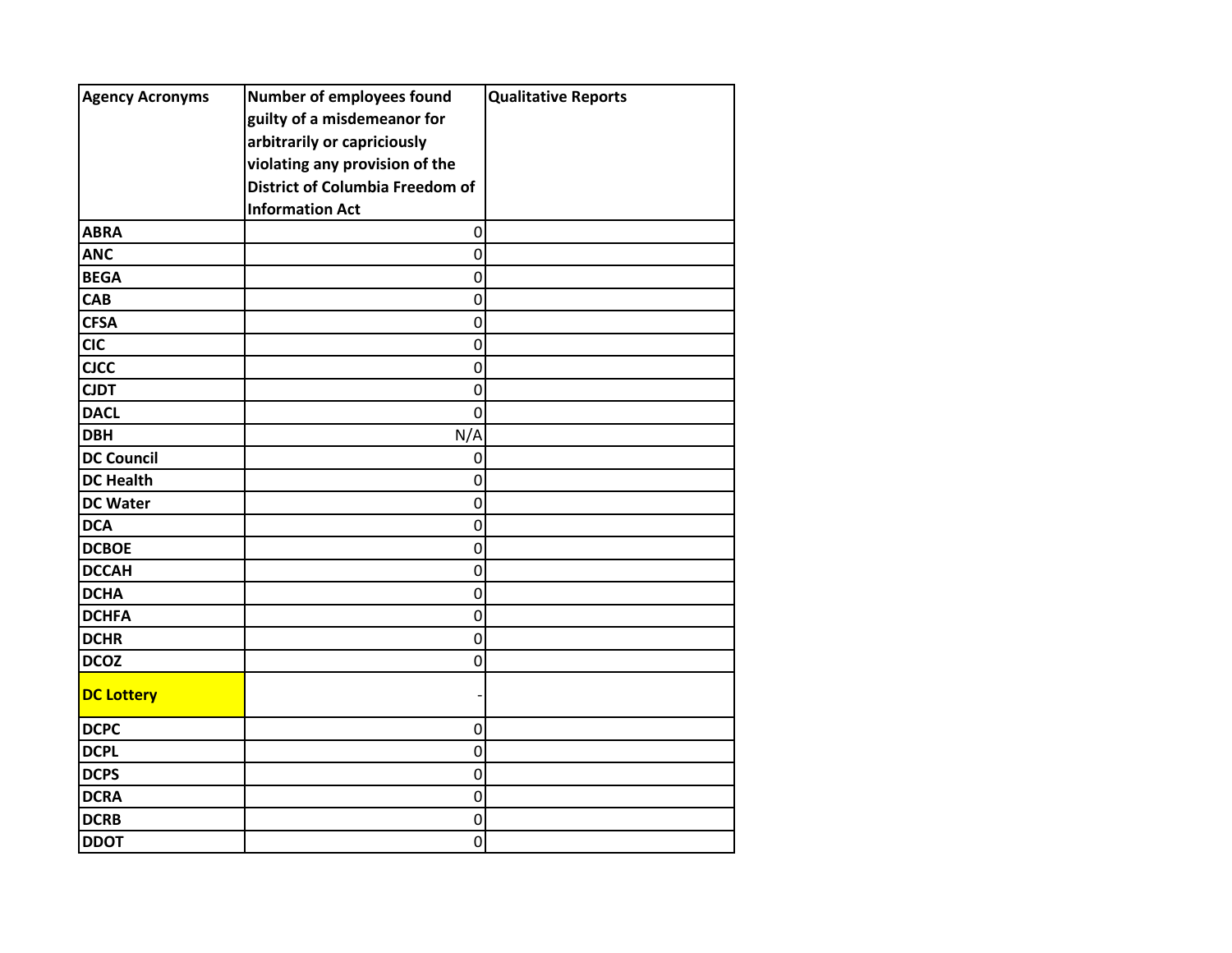| <b>Agency Acronyms</b> | Number of FOIA requests Number of                     |             | <b>Number of</b> | Avg number of    | Number of   | <b>Number of</b>          | <b>Number of</b> |
|------------------------|-------------------------------------------------------|-------------|------------------|------------------|-------------|---------------------------|------------------|
|                        | received during reporting FOIA requests FOIA requests |             |                  | days unfulfilled | requests    | requests                  | requests         |
|                        | period                                                | pending on  | pending on       | requests pending | granted in  | granted in part denied in |                  |
|                        |                                                       | 10/1/2020   | 9/30/2021        | on 9/30/2021     | whole       | denied in part            | whole            |
|                        |                                                       |             |                  |                  |             |                           |                  |
|                        |                                                       |             |                  |                  |             |                           |                  |
| <b>DDS</b>             | 17                                                    | 0           | 0                | $\Omega$         | 6           | 0                         | 0                |
| <b>DFHV</b>            | 10                                                    | $\mathbf 0$ | 0                | 12.5             | 1           | 1                         |                  |
| <b>DFS</b>             | 37                                                    | 5           | $\mathbf{1}$     | $\Omega$         | 6           | 9                         | 6                |
| <b>DGS</b>             | 136                                                   | 14          | 5                | 17               | 50          | 29                        | 5                |
| <b>DHCD</b>            | 195                                                   | 25          | 16               | 22.3             | 18          | 71                        | 6                |
| <b>DHCF</b>            | 34                                                    | 30          | 29               | 304              | 6           | 3                         | 14               |
| <b>DHS</b>             | 54                                                    | 5           | $\overline{7}$   | 12.1             | 39          | 6                         | 5                |
| <b>DISB</b>            | 42                                                    | 3           | 2                | 13.75            | 4           | 4                         |                  |
| <b>DME</b>             | 11                                                    | 17          | 28               | 408              | 0           | 0                         | 0                |
| <b>DMOI</b>            | 1                                                     | $\mathbf 0$ | $\mathbf 0$      | N/A              | $\mathbf 0$ | 1                         | 0                |
| <b>DMPED</b>           | 34                                                    | 17          | 25               | 88               | 4           | 4                         |                  |
| <b>DMV</b>             | 72                                                    | 9           | 3                | 11               | 23          | 16                        | 0                |
| <b>DOC</b>             | 98                                                    | 5           | 1                | 10               | 43          | $\overline{2}$            | 5                |
| <b>DOEE</b>            | 634                                                   | 1128        | 1307             | 388/115          | 244         | 14                        | 2                |
| <b>DOES</b>            | 436                                                   | 240         | 172              |                  | 430         | 11                        | 31               |
| <b>DPR</b>             | 39                                                    | 5           | 11               | 50               | 17          | 10                        | $\Omega$         |
| <b>DPW</b>             | 99                                                    | 30          | 31               | 76               | 21          | 17                        | 60               |
| <b>DSLBD</b>           | $\overline{7}$                                        | 0           | 0                | $\Omega$         | 1           | 1                         |                  |
| <b>DYRS</b>            | 9                                                     | 0           | 1                | 55               | 8           |                           | O                |
| <b>EOM</b>             | 112                                                   | 101         | 142              | 208              | 4           | 32                        |                  |
| <b>FEMS</b>            | 932                                                   | 349         | 48               | 45               | 141         | 467                       | 8                |
| <b>HBX</b>             | 8                                                     | 0           | $\overline{7}$   |                  |             | $\Omega$                  | 0                |
| <b>HSEMA</b>           | 145                                                   | 12          | 30               | 178              | 35          |                           |                  |
| <b>JNC</b>             | 0                                                     | 0           | 0                | N/A              | N/A         | N/A                       | N/A              |
| <b>MOLC</b>            | Will be reported by EOM                               |             |                  |                  |             |                           |                  |
| <b>MPD</b>             | 1766                                                  | 564         | 232              | 174              | 218         | 509                       | 447              |
| National Guard         | 0                                                     | 0           | 0                | $\mathbf 0$      | 0           | 0                         | 0                |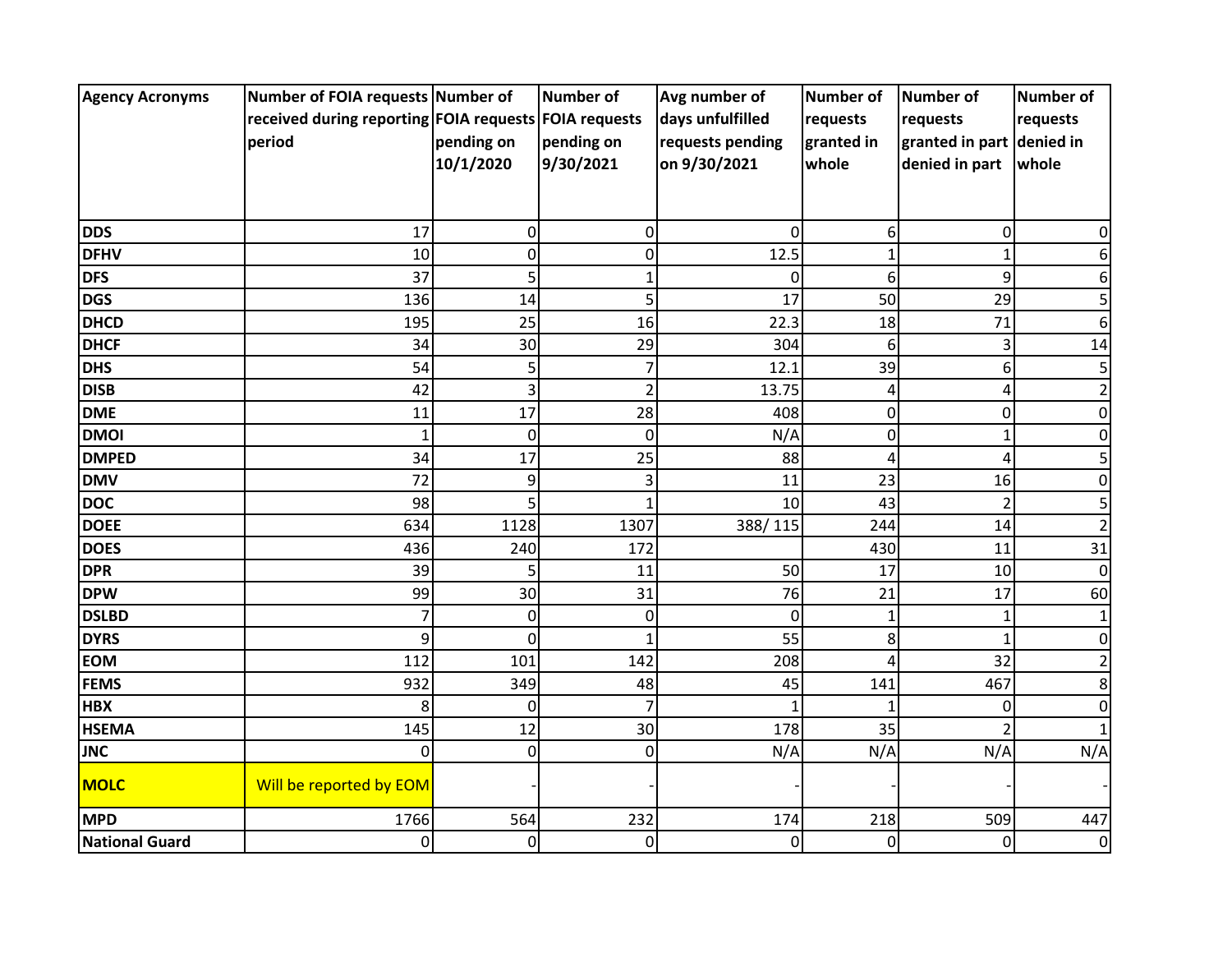| <b>Agency Acronyms</b> | Number of      | Number of         | <b>Other</b>   | <b>Exemption</b>   |                      | <b>Exemption DC Exemption DC</b> | <b>Exemption DC</b>     | <b>Exemption DC</b>     |
|------------------------|----------------|-------------------|----------------|--------------------|----------------------|----------------------------------|-------------------------|-------------------------|
|                        | requests       | requests referred | disposition    | <b>DC Official</b> | <b>Official Code</b> | <b>Official Code 2-</b>          | <b>Official Code 2-</b> | <b>Official Code 2-</b> |
|                        | withdrawn      | or forwarded to   |                | Code 2-            | $2-534(a)(2)$        | 534(a)(3)                        | 534(a)(3)               | 534(a)(3)               |
|                        |                | other public      |                | 534(a)(1)          |                      | <b>Subcategory A</b>             | <b>Subcategory B</b>    | <b>Subcategory C</b>    |
|                        |                | bodies            |                |                    |                      |                                  |                         |                         |
|                        |                |                   |                |                    |                      |                                  |                         |                         |
| <b>DDS</b>             | 0              | 5 <sup>1</sup>    | 6              | 0                  | 0                    | 0                                | 0                       |                         |
| <b>DFHV</b>            | 0              | $\overline{0}$    | з              | $\overline{0}$     | $\overline{a}$       | $\overline{2}$                   | $\mathbf 0$             |                         |
| <b>DFS</b>             | 0              | $\overline{0}$    | 20             | $\overline{0}$     | 9                    | 0                                | 0                       |                         |
| <b>DGS</b>             | 14             | $\overline{2}$    | 45             | 11                 | 12                   | 0                                | $\mathbf 0$             |                         |
| <b>DHCD</b>            | 5              | 74                | 21             | 34                 | 63                   | 0                                | $\pmb{0}$               |                         |
| <b>DHCF</b>            | 0              | $\overline{0}$    | 12             | 0                  | $\mathbf{1}$         | 0                                | 0                       |                         |
| <b>DHS</b>             | 0              | $\overline{4}$    | 0              | 0                  | 8                    | 0                                | 0                       |                         |
| <b>DISB</b>            | $\overline{2}$ | $\overline{0}$    | 30             | 5                  | $\overline{2}$       |                                  | 0                       |                         |
| <b>DME</b>             | 0              | $\overline{0}$    | 0              | 0                  | 0                    | 0                                | 0                       |                         |
| <b>DMOI</b>            | 0              | $\overline{0}$    |                | 0                  | $\mathbf 1$          | 0                                | 0                       |                         |
| <b>DMPED</b>           | 1              | 10                | $\overline{2}$ |                    | $\overline{2}$       | 0                                | $\mathbf 0$             |                         |
| <b>DMV</b>             | 0              | $\pmb{0}$         | 26             | 7                  | 0                    | 0                                | 0                       |                         |
| <b>DOC</b>             | 7              | 11                | 34             | $\overline{0}$     | 6                    | 0                                | $\mathbf{1}$            |                         |
| <b>DOEE</b>            | 65             | $\overline{2}$    | 16             |                    | 11                   | 0                                | $\mathbf 0$             |                         |
| <b>DOES</b>            | 9              | 23                | 0              |                    | 3                    | 0                                | 0                       |                         |
| <b>DPR</b>             | 1              | $\overline{0}$    | 5              | 0                  | 10                   | 0                                | $\mathbf 0$             |                         |
| <b>DPW</b>             | 0              | $\overline{0}$    | 0              | 0                  | 0                    | 0                                | 0                       |                         |
| <b>DSLBD</b>           | $\Omega$       | 1                 |                |                    | $\mathbf{1}$         | 0                                | 0                       |                         |
| <b>DYRS</b>            | 0              | 0                 | 0              | 0                  | $\mathbf{1}$         | 0                                | 0                       |                         |
| <b>EOM</b>             | 4              | 5 <sup>1</sup>    | 24             | 0                  | 32                   | 0                                | 0                       |                         |
| <b>FEMS</b>            | 54             | $\overline{0}$    | 563            | 0                  | 467                  | 0                                | $\mathbf 0$             |                         |
| <b>HBX</b>             | 0              | $\overline{0}$    | 0              | 0                  | 0                    | 0                                | $\mathbf 0$             | 0                       |
| <b>HSEMA</b>           | $\Omega$       |                   | 87             | $\Omega$           | $\overline{2}$       | $\Omega$                         | 0                       | ŋ                       |
| <b>JNC</b>             | N/A            | N/A               | N/A            | N/A                | N/A                  | N/A                              | N/A                     | N/A                     |
| <b>MOLC</b>            |                |                   |                |                    |                      |                                  |                         |                         |
| <b>MPD</b>             | 224            | 177               | 524            | 0                  | 887                  | 215                              | 117                     | 576                     |
| <b>National Guard</b>  | $\overline{0}$ | $\overline{0}$    | $\mathbf 0$    | $\mathbf 0$        | 0                    | $\mathbf 0$                      | 0                       | $\overline{0}$          |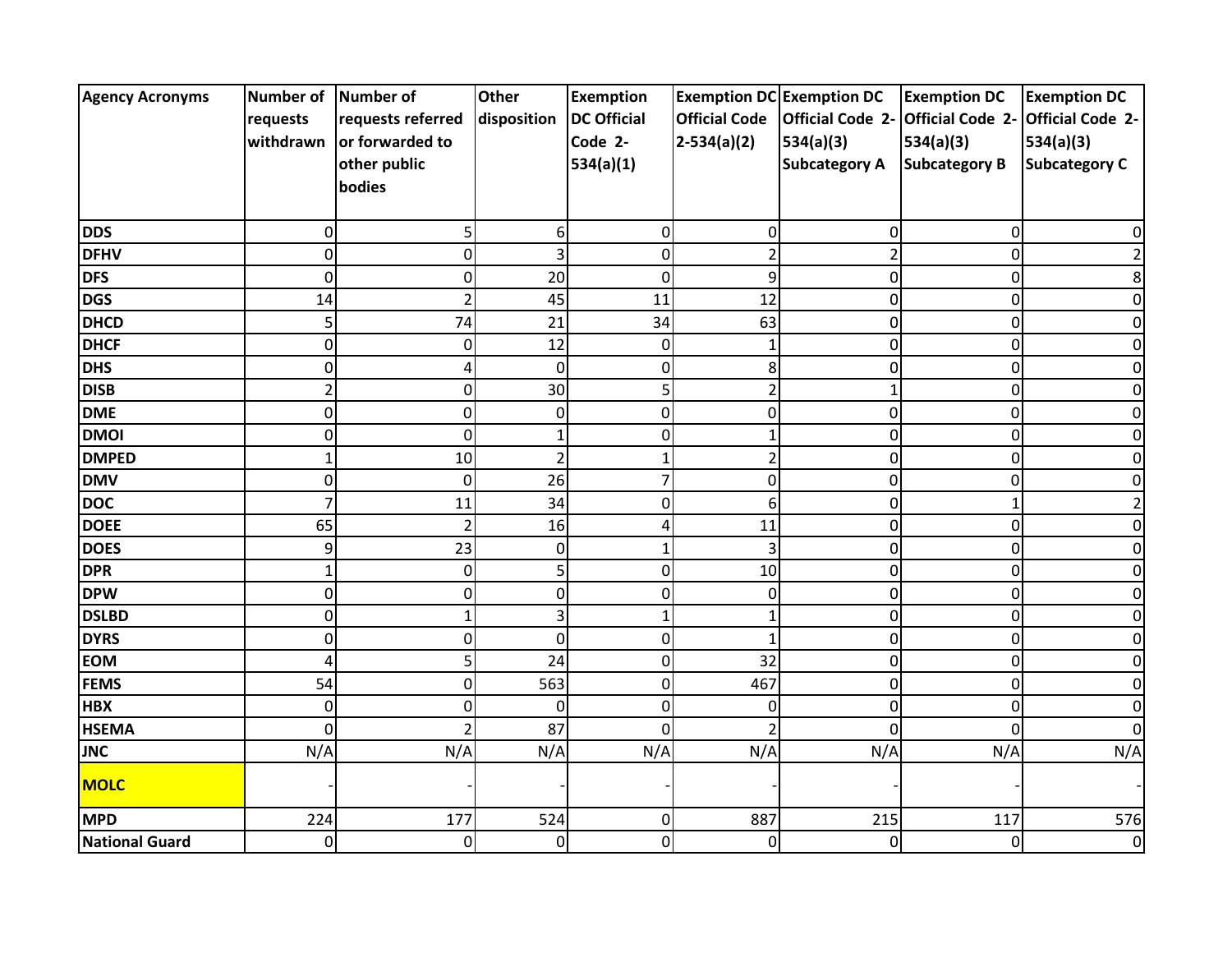| <b>Agency Acronyms</b> | <b>Exemption DC</b>               | <b>Exemption DC</b>  | <b>Exemption DC</b>     |                      | Exemption DC Exemption DC Exemption DC |                         | <b>Exemption DC</b>     |
|------------------------|-----------------------------------|----------------------|-------------------------|----------------------|----------------------------------------|-------------------------|-------------------------|
|                        | Official Code 2- Official Code 2- |                      | <b>Official Code 2-</b> | <b>Official Code</b> | <b>Official Code</b>                   | <b>Official Code 2-</b> | <b>Official Code 2-</b> |
|                        | 534(a)(3)                         | 534(a)(3)            | 534(a)(3)               | $2-534(a)(4)$        | $2-534(a)(5)$                          | 534(a)(6)               | 534(a)(6)               |
|                        | <b>Subcategory D</b>              | <b>Subcategory E</b> | <b>Subcategory F</b>    |                      |                                        | <b>Subcategory A</b>    | <b>Subcategory B</b>    |
|                        |                                   |                      |                         |                      |                                        |                         |                         |
|                        |                                   |                      |                         |                      |                                        |                         |                         |
| <b>DDS</b>             | 0                                 | 0                    | 0                       | 0                    | 0                                      | 0                       |                         |
| <b>DFHV</b>            | 0                                 | $\mathbf 0$          | 0                       | 0                    | 0                                      | 0                       |                         |
| <b>DFS</b>             | 0                                 | $\overline{2}$       | 0                       | 5                    | 0                                      | 0                       |                         |
| <b>DGS</b>             | 0                                 | $\mathsf 0$          | 0                       | 17                   | 0                                      | 8                       |                         |
| <b>DHCD</b>            | 0                                 | $\pmb{0}$            | 0                       | 6                    | 0                                      | 0                       |                         |
| <b>DHCF</b>            | 0                                 | $\pmb{0}$            | 0                       | 0                    | 0                                      | 0                       | 0                       |
| <b>DHS</b>             | 0                                 | $\pmb{0}$            | 0                       | 3                    | 0                                      | 0                       | 0                       |
| <b>DISB</b>            | 0                                 | $\mathbf 0$          | 0                       | $\overline{0}$       | 0                                      | O                       |                         |
| <b>DME</b>             | 0                                 | $\pmb{0}$            | 0                       | 0                    | 0                                      | 0                       |                         |
| <b>DMOI</b>            | 0                                 | $\pmb{0}$            | 0                       | 1                    | 0                                      | 0                       |                         |
| <b>DMPED</b>           | 0                                 | $\mathsf 0$          | 0                       | $\overline{2}$       | 0                                      | 0                       | O                       |
| <b>DMV</b>             | 0                                 | $\mathbf 0$          | 0                       | 0                    | 0                                      | 9                       |                         |
| <b>DOC</b>             | 0                                 | $\pmb{0}$            | $\mathbf{1}$            | $\mathbf 0$          | 0                                      | 0                       |                         |
| <b>DOEE</b>            | 0                                 | $\pmb{0}$            | 0                       | 0                    | 0                                      | 0                       |                         |
| <b>DOES</b>            | 0                                 | $\pmb{0}$            | 0                       | 0                    | 0                                      | 0                       |                         |
| <b>DPR</b>             | 0                                 | $\mathsf 0$          | 0                       | 0                    | 0                                      | 0                       | 0                       |
| <b>DPW</b>             | 0                                 | $\pmb{0}$            | 0                       | 0                    | 0                                      | 0                       | 0                       |
| <b>DSLBD</b>           | 0                                 | $\mathbf 0$          | 0                       | 0                    | 0                                      | 0                       |                         |
| <b>DYRS</b>            | 0                                 | $\pmb{0}$            | 0                       |                      | 0                                      |                         |                         |
| <b>EOM</b>             | 0                                 | $\mathbf 2$          | 0                       | 0                    | 0                                      | 0                       |                         |
| <b>FEMS</b>            | 0                                 | $\mathsf 0$          | 0                       | $\mathbf 1$          | 0                                      | 0                       | 0                       |
| <b>HBX</b>             | 0                                 | $\pmb{0}$            | 0                       | 0                    | 0                                      | 0                       | 0                       |
| <b>HSEMA</b>           | $\overline{0}$                    | $\overline{0}$       | 0                       | $\Omega$             | $\Omega$                               | ŋ                       | $\Omega$                |
| <b>JNC</b>             | N/A                               | N/A                  | N/A                     | N/A                  | N/A                                    | N/A                     | N/A                     |
| <b>MOLC</b>            |                                   |                      |                         |                      |                                        |                         |                         |
| <b>MPD</b>             | 0                                 | 14                   | 0                       | 18                   | 0                                      | 32                      | $\Omega$                |
| National Guard         | $\overline{0}$                    | $\mathbf 0$          | 0                       | 0                    | 0                                      | 0                       | 0                       |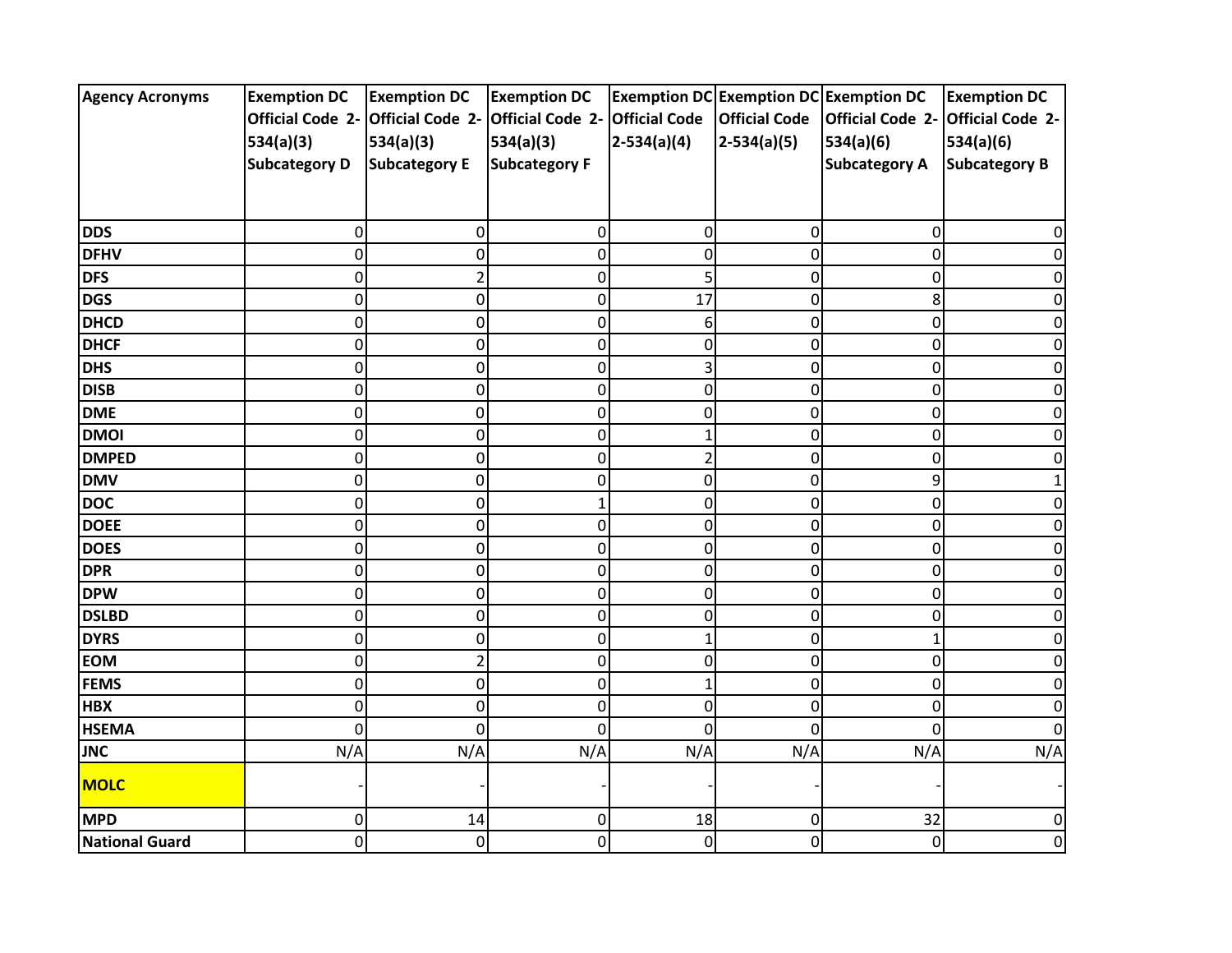| <b>Agency Acronyms</b> |                      |                      |                | Exemption DC Exemption DC Exemption DC Exemption DC Exemption DC Exemption DC Number of |                |                      |                | Number of FOIA |
|------------------------|----------------------|----------------------|----------------|-----------------------------------------------------------------------------------------|----------------|----------------------|----------------|----------------|
|                        | <b>Official Code</b> | <b>Official Code</b> |                | Official Code   Official Code 2-Official Code                                           |                | Official Code 2-FOIA |                | requests       |
|                        | $2-534(a)(7)$        | $2-534(a)(8)$        | $2-534(a)(9)$  | 534(a)(10)                                                                              | $2-534(a)(11)$ | 534(a)(12)           | requests       | processed      |
|                        |                      |                      |                |                                                                                         |                |                      | processed      | between 16 and |
|                        |                      |                      |                |                                                                                         |                |                      | within 15      | 25 days        |
|                        |                      |                      |                |                                                                                         |                |                      | days           |                |
| <b>DDS</b>             | $\mathbf 0$          | 0                    | 0              | 0                                                                                       | 0              | 0                    | 16             | O              |
| <b>DFHV</b>            | $\mathbf 0$          | 0                    | 0              | $\mathbf 0$                                                                             | $\mathbf 0$    | 0                    | 6              |                |
| <b>DFS</b>             | $\mathbf 0$          | 0                    | 0              | $\overline{0}$                                                                          | $\mathbf 0$    | $\mathbf 0$          | 39             |                |
| <b>DGS</b>             | $\mathbf 0$          | $\overline{0}$       | 0              | $\mathbf 0$                                                                             | $\mathbf 0$    | $\mathbf 0$          | 23             | 114            |
| <b>DHCD</b>            | $\mathbf 0$          | 0                    | 0              | 0                                                                                       | $\pmb{0}$      | $\mathbf 0$          | 160            | 22             |
| <b>DHCF</b>            | $\mathbf 0$          | 0                    | 0              | $\mathbf 0$                                                                             | 0              | $\mathbf 0$          | 27             | 3              |
| <b>DHS</b>             | $\mathbf 0$          | 0                    | 0              | 0                                                                                       | $\mathbf 0$    | $\mathbf 0$          | 35             | 12             |
| <b>DISB</b>            | $\overline{0}$       | 0                    | $\mathbf 0$    | $\overline{0}$                                                                          | $\overline{0}$ | $\mathbf 0$          | 33             | 9              |
| <b>DME</b>             | $\mathbf 0$          | 0                    | 0              | 0                                                                                       | $\mathbf 0$    | 0                    | $\mathbf 0$    | 0              |
| <b>DMOI</b>            | $\mathbf 0$          | 0                    | 0              | 0                                                                                       | $\pmb{0}$      | 0                    | 0              |                |
| <b>DMPED</b>           | $\mathbf 0$          | 0                    | 0              | 0                                                                                       | $\pmb{0}$      | $\mathbf 0$          | 15             | 3              |
| <b>DMV</b>             | $\mathbf 0$          | 0                    | 0              | 0                                                                                       | 0              | $\boldsymbol{0}$     | 70             | 8              |
| <b>DOC</b>             | $\mathbf 0$          | 0                    | 0              | 1                                                                                       | $\overline{0}$ | $\mathbf 0$          | 85             | 1              |
| <b>DOEE</b>            | 0                    | 0                    | 0              | 0                                                                                       | 1              | $\mathbf 0$          | 71             | 42             |
| <b>DOES</b>            | $\mathbf 0$          | 0                    | 0              | 0                                                                                       | $\pmb{0}$      | 0                    | 208            | 150            |
| <b>DPR</b>             | $\mathbf 0$          | 0                    | 0              | $\mathbf 0$                                                                             | 0              | $\mathbf 0$          | 9              | 7              |
| <b>DPW</b>             | 0                    | 0                    | 0              | 0                                                                                       | 0              | $\mathbf 0$          | 57             | 22             |
| <b>DSLBD</b>           | $\mathbf 0$          | 0                    | $\mathbf 0$    | 0                                                                                       | $\overline{0}$ | $\mathbf 0$          | 7              | Οl             |
| <b>DYRS</b>            | 0                    | 0                    | 0              | 0                                                                                       | 0              | $\mathbf 0$          | 7              |                |
| <b>EOM</b>             | $\mathbf 0$          | $\overline{0}$       | 0              | 0                                                                                       | $\pmb{0}$      | $\mathbf 0$          | 14             |                |
| <b>FEMS</b>            | $\mathbf 0$          | 0                    | $\mathbf 0$    | 0                                                                                       | $\mathbf 0$    | $\mathbf 0$          | 1091           | 85             |
| <b>HBX</b>             | $\mathbf 0$          | 0                    | 0              | 0                                                                                       | $\mathbf 0$    | 0                    |                | 0              |
| <b>HSEMA</b>           | $\Omega$             | $\Omega$             | $\overline{0}$ | $\overline{0}$                                                                          | $\overline{0}$ | $\overline{0}$       | 108            | 3              |
| <b>JNC</b>             | N/A                  | N/A                  | N/A            | N/A                                                                                     | N/A            | N/A                  | N/A            | N/A            |
| <b>MOLC</b>            |                      |                      |                |                                                                                         |                |                      |                |                |
| <b>MPD</b>             | $\mathbf 0$          | $\overline{0}$       | 0              | 0                                                                                       | 0              | 0                    | 988            | 138            |
| <b>National Guard</b>  | $\mathbf 0$          | 0                    | 0              | $\overline{0}$                                                                          | $\overline{0}$ | 0                    | $\overline{0}$ | $\overline{0}$ |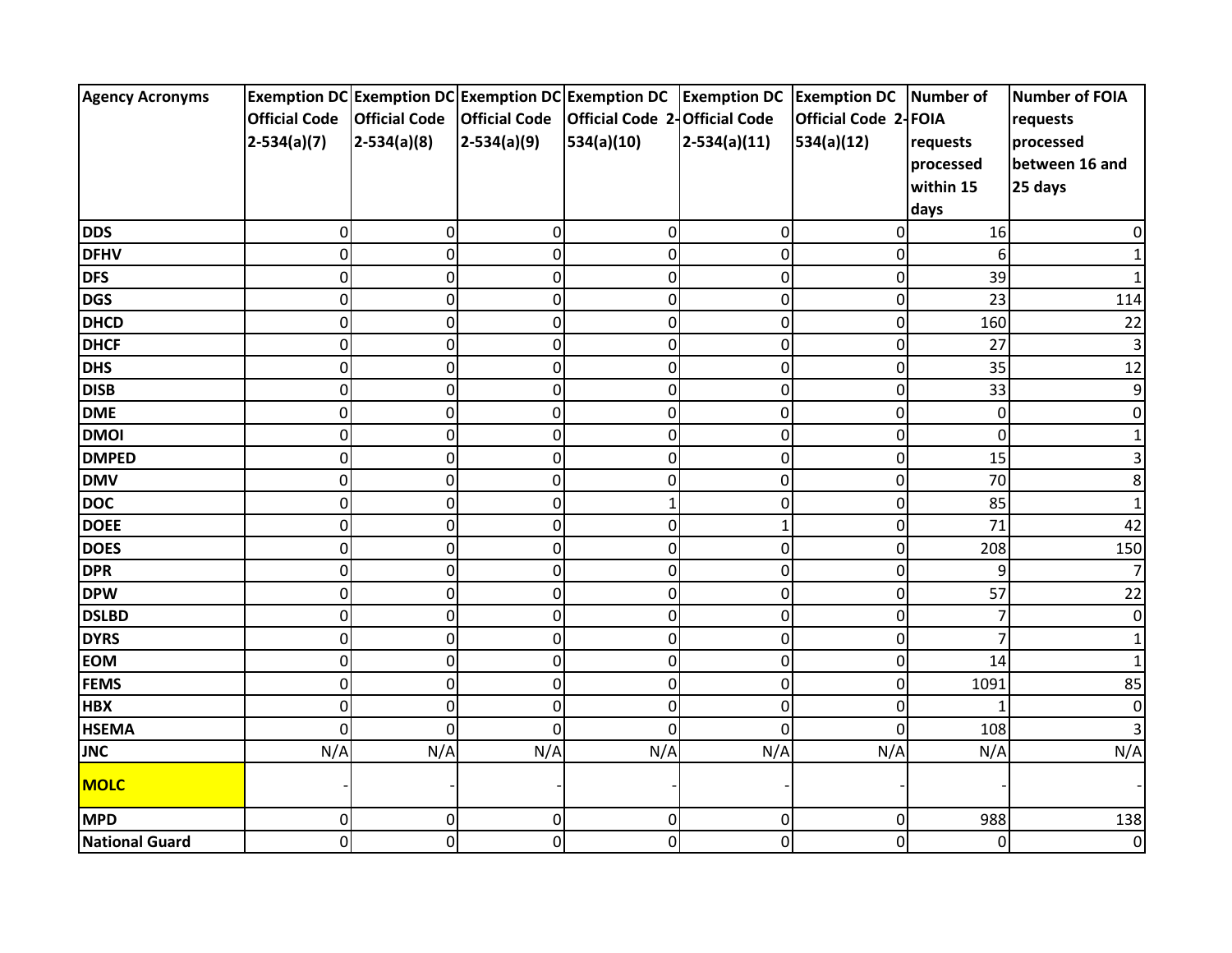| <b>Agency Acronyms</b> | <b>Number of</b>        | <b>Median</b>   | <b>Number of staff</b> | <b>Total dollar amount</b> |                      | <b>Total amount of</b> |
|------------------------|-------------------------|-----------------|------------------------|----------------------------|----------------------|------------------------|
|                        | <b>FOIA requests</b>    | number of       | hours devoted          |                            | expended by public   | fees collected by      |
|                        | processed in 26 days to |                 | to processing          |                            | body for processing  | public body            |
|                        | days or more            | process FOIA    | <b>FOIA requests</b>   |                            | <b>FOIA requests</b> |                        |
|                        |                         | <b>Requests</b> |                        |                            |                      |                        |
|                        |                         |                 |                        |                            |                      |                        |
| <b>DDS</b>             | 1                       | 6               | 64                     | \$                         | 2,796.10             | \$0.00                 |
| <b>DFHV</b>            | 3                       | 12.5            | Unknown                | \$                         |                      | \$0.00                 |
| <b>DFS</b>             | $\mathbf{1}$            | 10.5            | 100                    | $\overline{\mathcal{S}}$   | 3,580.00             | \$0.00                 |
| <b>DGS</b>             | 7                       | 8               | 1768                   | $\zeta$                    | 93,728.00            | \$1,428.00             |
| <b>DHCD</b>            | 13                      | 3               | 72                     | \$                         | 3,081.00             | \$0.00                 |
| <b>DHCF</b>            | 5                       | $\mathfrak{p}$  |                        |                            |                      | \$0.00                 |
| <b>DHS</b>             | 7                       | 17.3            | 649                    | \$                         | 101,576.00           | \$0.00                 |
| <b>DISB</b>            | $\mathbf 0$             | 16              | 440                    | $\overline{\xi}$           | 21,190.00            | \$0.00                 |
| <b>DME</b>             | 0                       | 408             | O                      |                            | 0                    | $\mathbf 0$            |
| <b>DMOI</b>            | 0                       | Unknown         | 20 hrs./week           | \$                         | 6,300.00             | \$0.00                 |
| <b>DMPED</b>           | 8                       | 14              | 1040                   | $\zeta$                    | 50,012.00            | \$0.00                 |
| <b>DMV</b>             | $\mathbf 0$             | 10              | 60                     | $\zeta$                    | 4,096.20             | \$260.25               |
| <b>DOC</b>             | 16                      | 15              | 2400                   | $\overline{\mathcal{S}}$   | 95,000.00            | \$1,138.05             |
| <b>DOEE</b>            | 339                     | 79              | 25,000+                | $\zeta$                    | 925,000.00           | \$355.00               |
| <b>DOES</b>            | 146                     | 35              | 1000+                  |                            | \$10,000+            | \$0.00                 |
| <b>DPR</b>             | 17                      | 27              | 900-1000               |                            | N/A                  | N/A                    |
| <b>DPW</b>             | 19                      | 22              | 65                     | \$                         | 1,205.50             | \$832.00               |
| <b>DSLBD</b>           | $\mathbf 0$             | $\overline{2}$  | Unknown                |                            | Unknown              | \$0.00                 |
| <b>DYRS</b>            | 1                       |                 | 40                     | $\overline{\xi}$           |                      | \$0.00                 |
| <b>EOM</b>             | 56                      | 87.5            | 936                    | $\zeta$                    | 43,935.84            | \$0.00                 |
| <b>FEMS</b>            | 57                      | 10              | 3000                   |                            | \$106,000            | \$750.00               |
| <b>HBX</b>             | 0                       | $\mathbf{1}$    |                        | \$                         | 1,529.00             | \$0.00                 |
| <b>HSEMA</b>           | 14                      |                 | 1230                   | $\overline{\mathsf{S}}$    | 54,109.66            | \$0.00                 |
| <b>JNC</b>             | N/A                     | N/A             | 0                      |                            |                      | \$0.00                 |
| <b>MOLC</b>            |                         |                 |                        |                            |                      |                        |
| <b>MPD</b>             | 973                     | 19/46           | 20,800                 | $\zeta$                    | 897,049.00           | \$0.00                 |
| <b>National Guard</b>  | $\pmb{0}$               | 0               | 0                      | $\overline{\varsigma}$     |                      | \$0.00                 |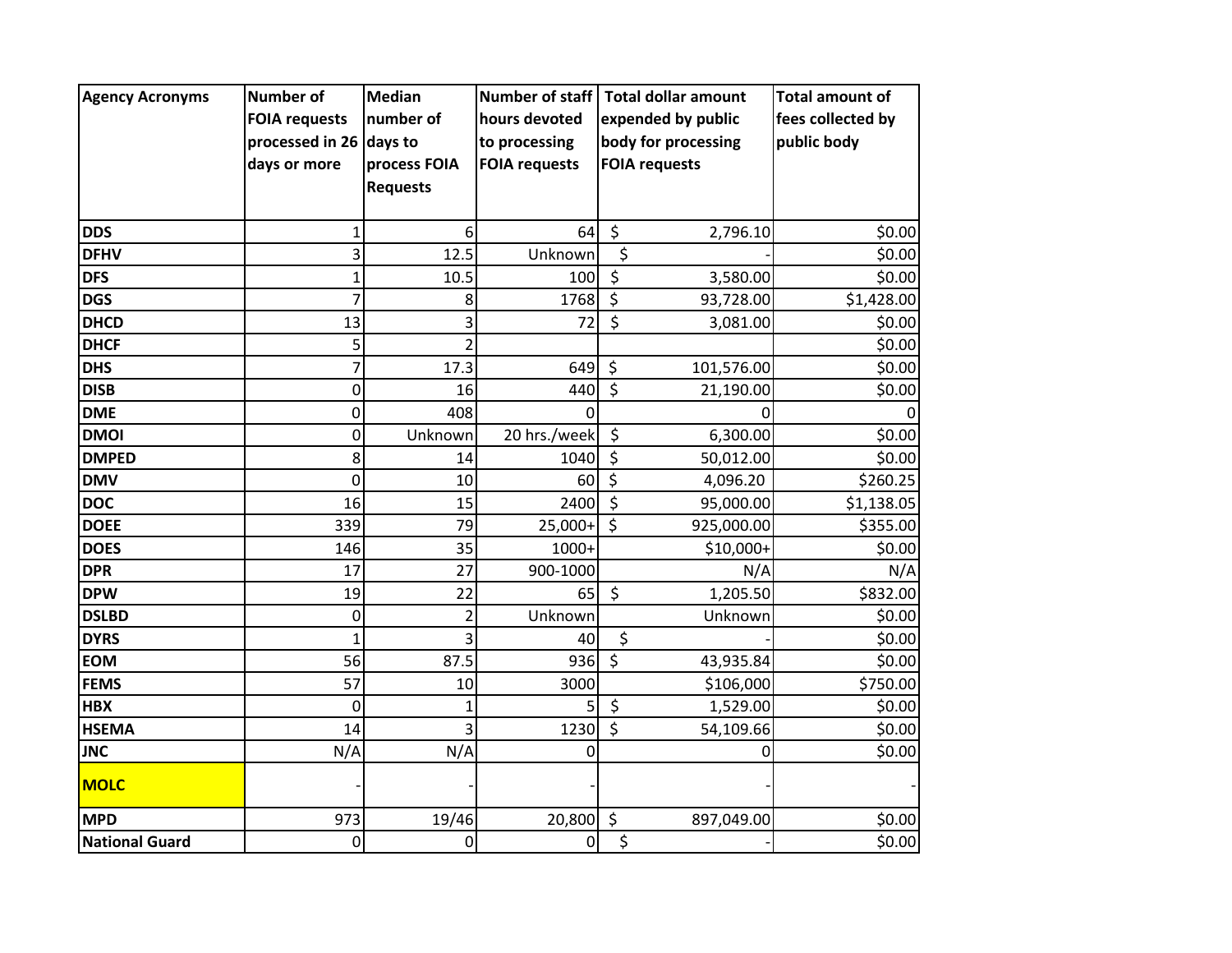| <b>Agency Acronyms</b> | Number of employees found              | <b>Qualitative Reports</b> |
|------------------------|----------------------------------------|----------------------------|
|                        | guilty of a misdemeanor for            |                            |
|                        | arbitrarily or capriciously            |                            |
|                        | violating any provision of the         |                            |
|                        | <b>District of Columbia Freedom of</b> |                            |
|                        | <b>Information Act</b>                 |                            |
| <b>DDS</b>             | 0                                      |                            |
| <b>DFHV</b>            | $\mathbf 0$                            |                            |
| <b>DFS</b>             | 0                                      |                            |
| <b>DGS</b>             | $\mathbf 0$                            |                            |
| <b>DHCD</b>            | 0                                      |                            |
| <b>DHCF</b>            | 0                                      |                            |
| <b>DHS</b>             | $\mathbf 0$                            |                            |
| <b>DISB</b>            | $\mathbf 0$                            |                            |
| <b>DME</b>             | 0                                      |                            |
| <b>DMOI</b>            | $\pmb{0}$                              |                            |
| <b>DMPED</b>           | $\mathbf 0$                            |                            |
| <b>DMV</b>             | 0                                      |                            |
| <b>DOC</b>             | $\mathbf 0$                            |                            |
| <b>DOEE</b>            | 0                                      |                            |
| <b>DOES</b>            | 0                                      |                            |
| <b>DPR</b>             | $\mathbf 0$                            |                            |
| <b>DPW</b>             | 0                                      |                            |
| <b>DSLBD</b>           | $\mathbf 0$                            |                            |
| <b>DYRS</b>            | $\mathbf 0$                            |                            |
| <b>EOM</b>             | 0                                      |                            |
| <b>FEMS</b>            | $\pmb{0}$                              |                            |
| <b>HBX</b>             | $\mathbf 0$                            |                            |
| <b>HSEMA</b>           | N/A                                    |                            |
| <b>JNC</b>             | 0                                      |                            |
| <b>MOLC</b>            |                                        |                            |
| <b>MPD</b>             | $\pmb{0}$                              |                            |
| <b>National Guard</b>  |                                        |                            |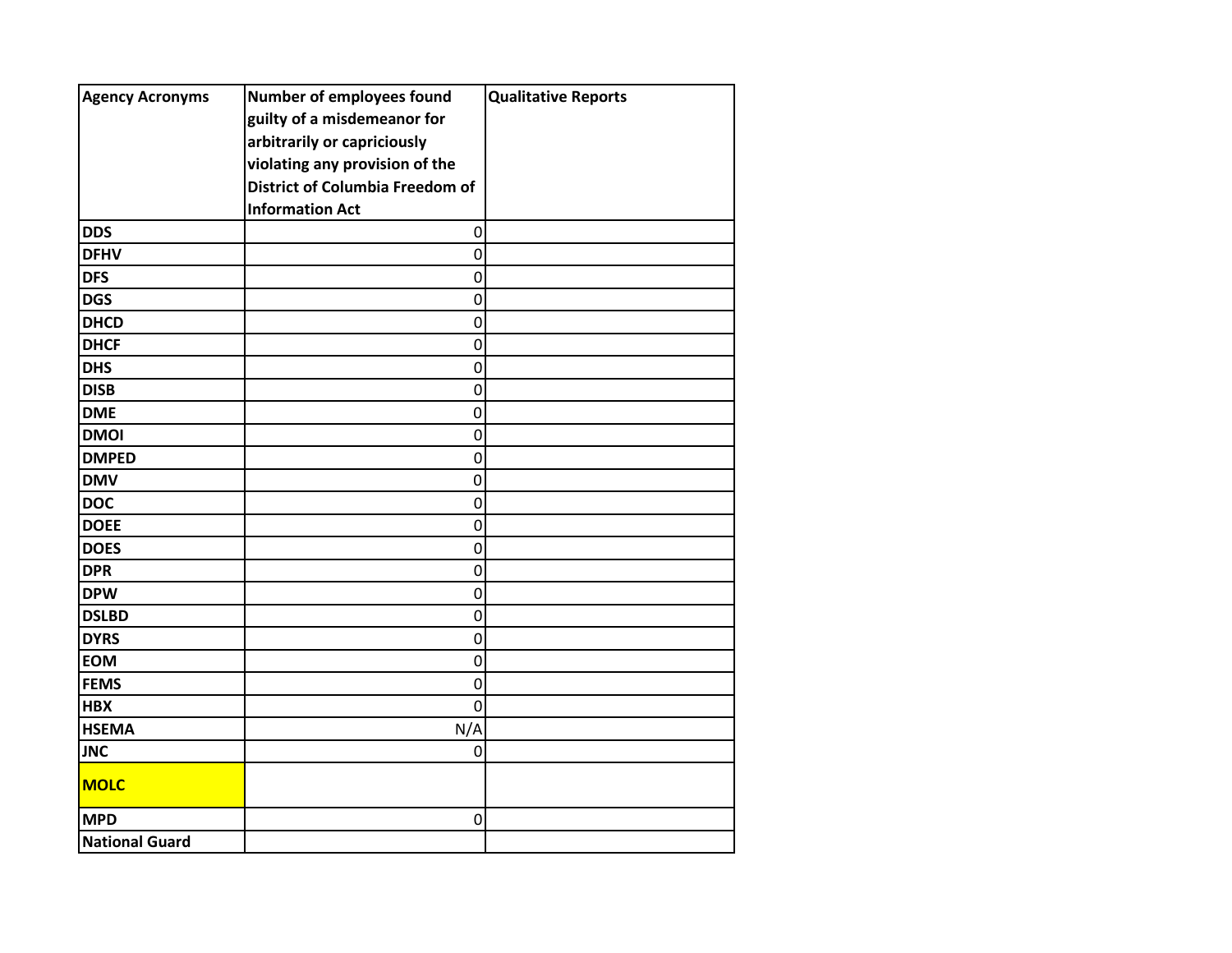| <b>Agency Acronyms</b> | Number of FOIA requests Number of                     |              | Number of      | Avg number of    | <b>Number of</b>         | <b>Number of</b>          | <b>Number of</b> |
|------------------------|-------------------------------------------------------|--------------|----------------|------------------|--------------------------|---------------------------|------------------|
|                        | received during reporting FOIA requests FOIA requests |              |                | days unfulfilled | requests                 | requests                  | requests         |
|                        | period                                                | pending on   | pending on     | requests pending | granted in               | granted in part denied in |                  |
|                        |                                                       | 10/1/2020    | 9/30/2021      | on 9/30/2021     | whole                    | denied in part            | whole            |
|                        |                                                       |              |                |                  |                          |                           |                  |
|                        |                                                       |              |                |                  |                          |                           |                  |
| <b>OAG</b>             | 99                                                    | 66           | 10             | 15               | 39                       | 66                        |                  |
| <b>OAH</b>             | 41                                                    | 12           | 5              | 38               | 11                       | 10                        |                  |
| <b>OCA</b>             | 43                                                    | $\mathbf 0$  | $\overline{0}$ | $\Omega$         | $\mathcal{P}$            | 8                         |                  |
| <b>OCFO</b>            | 263                                                   | 45           | 19             | 172              | 183                      | 49                        | 3                |
| <b>OCME</b>            | 54                                                    | $\mathbf 0$  | 4              | 10               | 12                       | 4                         | 23               |
| <b>OCP</b>             | 178                                                   | 14           | 23             | 13               | 61                       | 31                        | 54               |
| <b>OCTFME</b>          | 8                                                     | 5            | 1              |                  |                          | 1                         | 0                |
| <b>OCTO</b>            | 35                                                    | 5            | 6              | 40               | 4                        | 4                         |                  |
| <b>ODR</b>             | 0                                                     | $\mathbf 0$  | $\mathbf 0$    | $\Omega$         | $\Omega$                 | 0                         | 0                |
| <b>OEA</b>             | 0                                                     | $\mathbf 0$  | $\mathbf 0$    | N/A              | N/A                      | N/A                       | N/A              |
| <b>OHR</b>             | 68                                                    | 24           | 7              | 373              | 11                       | 46                        | 12               |
| <b>OIG</b>             | 37                                                    | 3            | 3              | 10               |                          | 7                         | 27               |
| <b>OLRCB</b>           | 10                                                    | $\mathbf 0$  | 1              | 0                | $\overline{\phantom{a}}$ | 0                         | 6                |
| <b>OP</b>              | 51                                                    | 8            | $\mathbf{1}$   | $\overline{2}$   | 8                        | $\overline{2}$            | 0                |
| <b>OPC</b>             | 1                                                     | $\pmb{0}$    | $\mathbf{1}$   | 29               | $\mathbf 0$              | $\mathbf{1}$              | 0                |
| <b>ORM</b>             | 34                                                    | $\mathbf{1}$ | $\mathbf 0$    | $\Omega$         | 9                        | 11                        | 0                |
| <b>OS</b>              | 17                                                    | 5            | 14             | 150              | $\mathbf 0$              | $\mathbf 0$               |                  |
| <b>OSSE</b>            | 72                                                    | 10           | 15             | 66               | 19                       | 11                        | 8                |
| <b>OTA</b>             | 6                                                     | 5            | $\mathbf{1}$   |                  | З                        |                           |                  |
| <b>OUC</b>             | 369                                                   | 4            | 25             | 14.56            | 115                      | 90                        | 45               |
| <b>OVSJG</b>           | 5                                                     | 0            | 0              | N/A              | 3                        | 1                         | 0                |
| <b>PCSB</b>            | 21                                                    | 9            | $\mathbf{1}$   | 25               | 13                       | 6                         |                  |
| <b>PERB</b>            | 1                                                     | $\mathbf 0$  | $\mathbf 0$    | $\Omega$         | 0                        | $\mathbf{1}$              |                  |
| <b>PSC</b>             | 12                                                    | $\mathbf{1}$ | $\overline{0}$ | N/A              | 6                        | 4                         |                  |
| <b>RPTAC</b>           | 0                                                     | $\mathbf 0$  | $\mathbf 0$    | $\Omega$         | 0                        | 0                         | 0                |
| <b>SBOE</b>            | 22                                                    | 1            | 0              | 105.32           | 11                       | 2                         | O                |
| <b>SCDC</b>            | $\overline{0}$                                        | $\mathbf 0$  | 0              | N/A              | 0                        | 0                         | 0                |
| <b>UDC</b>             | 14                                                    | 4            | 3              | N/A              | 10                       | 2                         | 0                |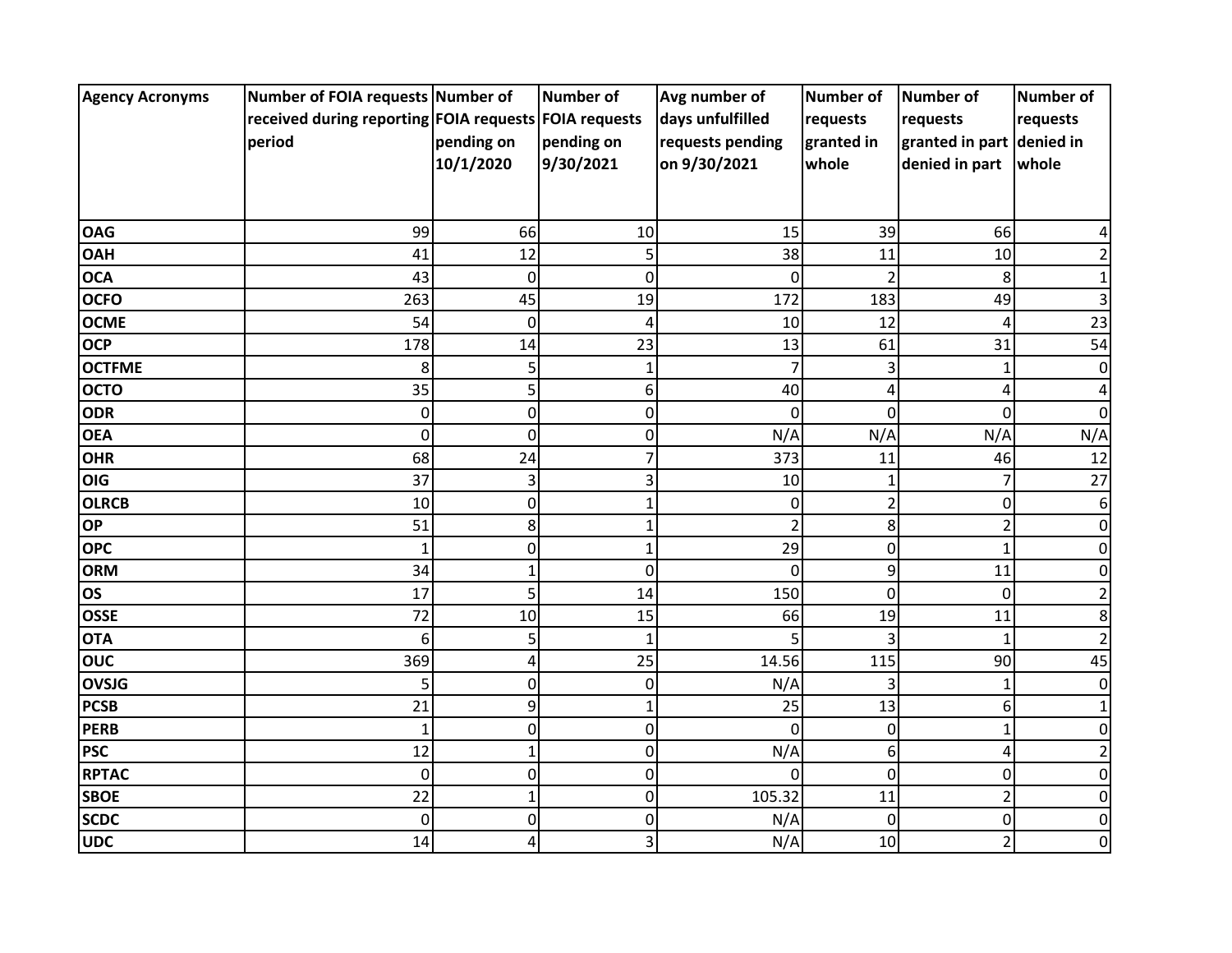| <b>Agency Acronyms</b> | Number of Number of |                   | <b>Other</b>   | <b>Exemption</b>   |                      | <b>Exemption DC Exemption DC</b> | <b>Exemption DC</b>               | <b>Exemption DC</b>  |
|------------------------|---------------------|-------------------|----------------|--------------------|----------------------|----------------------------------|-----------------------------------|----------------------|
|                        | requests            | requests referred | disposition    | <b>DC Official</b> | <b>Official Code</b> | <b>Official Code 2-</b>          | Official Code 2- Official Code 2- |                      |
|                        | withdrawn           | or forwarded to   |                | Code 2-            | $2-534(a)(2)$        | 534(a)(3)                        | 534(a)(3)                         | 534(a)(3)            |
|                        |                     | other public      |                | 534(a)(1)          |                      | <b>Subcategory A</b>             | <b>Subcategory B</b>              | <b>Subcategory C</b> |
|                        |                     | bodies            |                |                    |                      |                                  |                                   |                      |
|                        |                     |                   |                |                    |                      |                                  |                                   |                      |
| <b>OAG</b>             | 3                   | 8                 | 35             | 0                  | 25                   | 16                               | 0                                 |                      |
| <b>OAH</b>             | 1                   | $\mathbf 0$       | 24             | $\overline{0}$     | $\overline{7}$       | 0                                | 0                                 |                      |
| <b>OCA</b>             | 1                   | 20                | 11             | $\overline{2}$     | 4                    | 0                                | $\mathbf 0$                       |                      |
| <b>OCFO</b>            | 5                   | 1                 | 48             | 23                 | 6                    | 0                                | $\mathbf 0$                       |                      |
| <b>OCME</b>            |                     | 0                 | 10             | $\mathbf 0$        | 25                   | 9                                | 5                                 |                      |
| <b>OCP</b>             | 3                   | 13                |                | 27                 | 19                   | 0                                | 0                                 |                      |
| <b>OCTFME</b>          | 1                   | $\overline{0}$    | 8              | 0                  | $\mathbf{1}$         | 0                                | $\mathbf 0$                       | n                    |
| <b>OCTO</b>            | 0                   | 13                | 9              |                    | 5                    | 0                                | 0                                 |                      |
| <b>ODR</b>             | 0                   | 0                 | 0              | 0                  | 0                    | 0                                | 0                                 |                      |
| <b>OEA</b>             | N/A                 | N/A               | N/A            | N/A                | N/A                  | N/A                              | N/A                               | N/A                  |
| <b>OHR</b>             | $\overline{2}$      | 0                 | 15             | 0                  | 35                   | 43                               | 6                                 | 36                   |
| OIG                    | $\overline{2}$      | $\mathbf 0$       | $\Omega$       | 0                  | 0                    | Δ                                | 0                                 | 5                    |
| <b>OLRCB</b>           | 0                   | $\overline{0}$    |                | 0                  | 0                    | 0                                | 0                                 |                      |
| <b>OP</b>              | 0                   | 48                | 0              |                    | 0                    | 0                                | $\mathsf{O}$                      |                      |
| <b>OPC</b>             | 0                   | 0                 | $\mathbf 0$    |                    | 0                    | 0                                | 0                                 |                      |
| <b>ORM</b>             | 0                   |                   | 14             | 4                  | 9                    | 0                                | 0                                 |                      |
| <b>OS</b>              | 0                   | 1                 | $\overline{0}$ | $\Omega$           | 0                    | 0                                | 0                                 |                      |
| <b>OSSE</b>            | $\overline{0}$      | 1                 | 28             | $\overline{0}$     | 10                   | $\overline{0}$                   | 0                                 |                      |
| <b>OTA</b>             | 0                   | 0                 |                | 0                  | 3                    | 0                                | 0                                 |                      |
| <b>OUC</b>             | 20                  |                   | 0              | 0                  | 107                  | 20                               | 8                                 |                      |
| <b>OVSJG</b>           | 0                   | 1                 | 0              | 0                  | 0                    | 0                                | 0                                 |                      |
| <b>PCSB</b>            | 5                   | $\mathbf 0$       | Δ              | 2                  | 6                    | 0                                | $\mathbf 0$                       |                      |
| <b>PERB</b>            | 0                   | $\mathbf 0$       | $\Omega$       | $\overline{0}$     | 0                    | 0                                | 0                                 |                      |
| <b>PSC</b>             | 0                   | $\overline{0}$    |                |                    | 4                    | 0                                | $\mathsf{O}$                      |                      |
| <b>RPTAC</b>           | 0                   | 0                 | $\mathbf 0$    | 0                  | 0                    | 0                                | $\pmb{0}$                         |                      |
| <b>SBOE</b>            | 0                   | 7                 |                | 0                  | $\overline{2}$       | $\Omega$                         | $\pmb{0}$                         |                      |
| <b>SCDC</b>            | 0                   | 0                 | 0              | 0                  | $\mathbf 0$          | 0                                | $\mathbf 0$                       | ŋ                    |
| <b>UDC</b>             | 0                   |                   | 1              | 0                  | 0                    | 0                                | 0                                 | 0                    |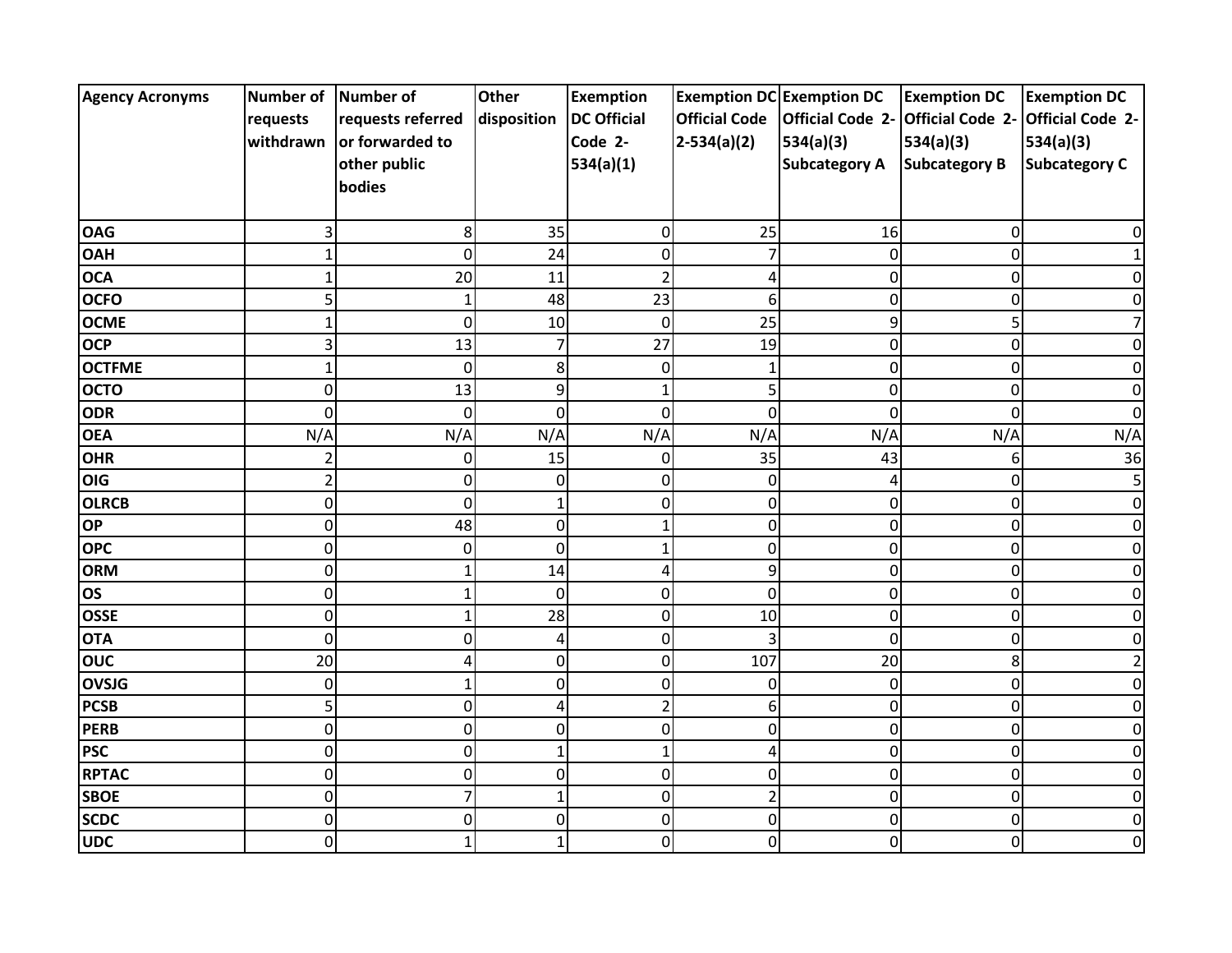| <b>Agency Acronyms</b> | <b>Exemption DC</b>  | <b>Exemption DC</b>               | <b>Exemption DC</b>            |               | <b>Exemption DC Exemption DC Exemption DC</b> |                         | <b>Exemption DC</b>     |
|------------------------|----------------------|-----------------------------------|--------------------------------|---------------|-----------------------------------------------|-------------------------|-------------------------|
|                        |                      | Official Code 2- Official Code 2- | Official Code 2- Official Code |               | <b>Official Code</b>                          | <b>Official Code 2-</b> | <b>Official Code 2-</b> |
|                        | 534(a)(3)            | 534(a)(3)                         | 534(a)(3)                      | $2-534(a)(4)$ | $2-534(a)(5)$                                 | 534(a)(6)               | 534(a)(6)               |
|                        | <b>Subcategory D</b> | <b>Subcategory E</b>              | <b>Subcategory F</b>           |               |                                               | <b>Subcategory A</b>    | <b>Subcategory B</b>    |
|                        |                      |                                   |                                |               |                                               |                         |                         |
|                        |                      |                                   |                                |               |                                               |                         |                         |
| <b>OAG</b>             | 0                    | $\pmb{0}$                         | 0                              | 24            | 0                                             | 0                       |                         |
| <b>OAH</b>             | 0                    | $\mathsf 0$                       | 0                              | 5             | 0                                             |                         |                         |
| <b>OCA</b>             | 0                    | $\pmb{0}$                         | 0                              | 6             | 0                                             | O                       |                         |
| <b>OCFO</b>            | 0                    | $\pmb{0}$                         | 0                              |               | 0                                             | 8                       |                         |
| <b>OCME</b>            | 0                    | $\pmb{0}$                         | 1                              | 4             | 0                                             | 18                      |                         |
| <b>OCP</b>             | 0                    | $\mathsf 0$                       | 0                              | 26            | 0                                             | $\mathbf 0$             | 0                       |
| <b>OCTFME</b>          | 0                    | $\pmb{0}$                         | 0                              | 0             | 0                                             | 0                       | U                       |
| <b>OCTO</b>            | 0                    | $\mathbf 0$                       | 0                              | Δ             | 0                                             | $\Omega$                |                         |
| <b>ODR</b>             | 0                    | $\pmb{0}$                         | 0                              | 0             | 0                                             | 0                       |                         |
| <b>OEA</b>             | N/A                  | N/A                               | N/A                            | N/A           | N/A                                           | N/A                     | N/A                     |
| <b>OHR</b>             | 2                    | 15                                | 0                              | 20            | 44                                            | 0                       | 44                      |
| OIG                    | 0                    | $\pmb{0}$                         | 0                              | 0             | 0                                             | 0                       |                         |
| <b>OLRCB</b>           | 0                    | $\pmb{0}$                         | 0                              | 0             | 0                                             | 0                       |                         |
| OP                     | 0                    | $\mathbf{1}$                      | 0                              | 0             | 0                                             | 0                       |                         |
| <b>OPC</b>             | 0                    | $\mathbf 0$                       | 0                              | 1             | 0                                             | 0                       |                         |
| <b>ORM</b>             | $\Omega$             | $\pmb{0}$                         | 0                              | 0             | 0                                             | 0                       | O                       |
| <b>OS</b>              | $\mathbf 0$          | $\mathsf{O}\xspace$               | 0                              | 0             | 0                                             | $\Omega$                | U                       |
| <b>OSSE</b>            | 0                    | $\mathbf 0$                       | 0                              |               | $\Omega$                                      |                         |                         |
| <b>OTA</b>             | 0                    | $\pmb{0}$                         | 0                              | 3             | 0                                             | 0                       |                         |
| ouc                    | 0                    | $\pmb{0}$                         | 0                              | 0             | 0                                             |                         |                         |
| <b>OVSJG</b>           | 0                    | $\pmb{0}$                         | 0                              |               | 0                                             | 0                       |                         |
| <b>PCSB</b>            | 0                    | $\pmb{0}$                         | 0                              | 3             | 0                                             | 3                       | O                       |
| <b>PERB</b>            | 0                    | $\mathsf 0$                       | 0                              | $\mathbf 0$   | 0                                             | 0                       |                         |
| <b>PSC</b>             | 0                    | $\pmb{0}$                         | 0                              | 3             | 0                                             | 0                       |                         |
| <b>RPTAC</b>           | 0                    | $\pmb{0}$                         | 0                              | 0             | 0                                             | $\mathbf 0$             |                         |
| <b>SBOE</b>            | 0                    | $\pmb{0}$                         | 0                              | 0             | 0                                             | 0                       | O                       |
| <b>SCDC</b>            | 0                    | $\mathsf 0$                       | 0                              | 0             | 0                                             | 0                       | 0                       |
| <b>UDC</b>             | 0                    | $\pmb{0}$                         | 0                              | 0             | 0                                             | 0                       | 0                       |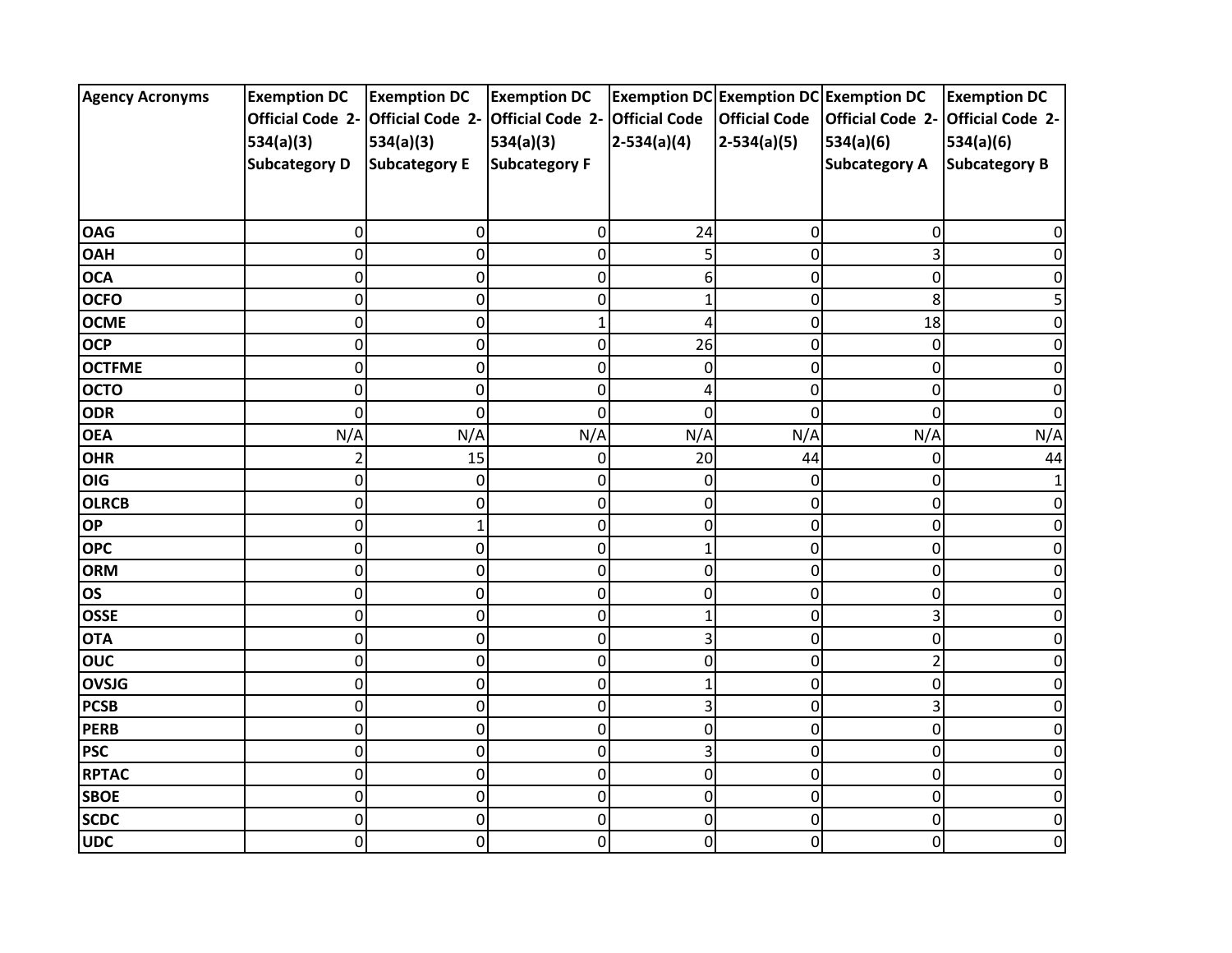| <b>Agency Acronyms</b> |                      |                      |               | Exemption DC Exemption DC Exemption DC Exemption DC Exemption DC Exemption DC Number of |                |                      |             | Number of FOIA |
|------------------------|----------------------|----------------------|---------------|-----------------------------------------------------------------------------------------|----------------|----------------------|-------------|----------------|
|                        | <b>Official Code</b> | <b>Official Code</b> |               | Official Code   Official Code 2-Official Code                                           |                | Official Code 2-FOIA |             | requests       |
|                        | $2-534(a)(7)$        | $2-534(a)(8)$        | $2-534(a)(9)$ | 534(a)(10)                                                                              | $2-534(a)(11)$ | 534(a)(12)           | requests    | processed      |
|                        |                      |                      |               |                                                                                         |                |                      | processed   | between 16 and |
|                        |                      |                      |               |                                                                                         |                |                      | within 15   | 25 days        |
|                        |                      |                      |               |                                                                                         |                |                      | days        |                |
| <b>OAG</b>             | 0                    | 1                    | 0             | 0                                                                                       | 0              | 0                    | 127         | 18             |
| <b>OAH</b>             | $\mathbf 0$          | $\overline{0}$       | 0             | 0                                                                                       | $\mathbf 0$    | 0                    | 15          | 18             |
| <b>OCA</b>             | $\mathbf 0$          | $\overline{0}$       | 0             | $\mathbf{1}$                                                                            | $\mathbf 0$    | 0                    | 35          | 8              |
| <b>OCFO</b>            | $\mathbf 0$          | $\overline{3}$       | 0             | 0                                                                                       | $\mathbf 0$    | 0                    | 123         | 59             |
| <b>OCME</b>            | $\mathbf 0$          | $\overline{0}$       | 0             | 1                                                                                       | 0              | 0                    | 50          | $\pmb{0}$      |
| <b>OCP</b>             | 0                    | $\overline{0}$       | 0             | 0                                                                                       | 0              | 0                    | 131         | 26             |
| <b>OCTFME</b>          | $\mathbf 0$          | $\overline{0}$       | 0             | 0                                                                                       | 0              | 0                    | 3           | $\overline{0}$ |
| <b>OCTO</b>            | 0                    | 0                    | $\mathbf 0$   | 0                                                                                       | 0              | 0                    | 8           | 10             |
| <b>ODR</b>             | 0                    | 0                    | 0             | 0                                                                                       | 0              | 0                    | 0           | 0              |
| <b>OEA</b>             | N/A                  | N/A                  | N/A           | N/A                                                                                     | N/A            | N/A                  | N/A         | N/A            |
| <b>OHR</b>             | 0                    | 0                    | 0             | 0                                                                                       | 0              | 0                    | 72          | 13             |
| OIG                    | $\mathbf 0$          | $\overline{0}$       | 0             | 0                                                                                       | $\mathbf 0$    | 0                    | 30          | 4              |
| <b>OLRCB</b>           | $\mathbf 0$          | $\overline{0}$       | 0             | 0                                                                                       | $\mathbf 0$    | 0                    | $\Omega$    | 3              |
| <b>OP</b>              | $\pmb{0}$            | $\overline{0}$       | 0             | 0                                                                                       | $\pmb{0}$      | 0                    | 55          |                |
| <b>OPC</b>             | $\mathbf 0$          | 0                    | $\pmb{0}$     | $\mathbf 0$                                                                             | 0              | $\pmb{0}$            | $\mathbf 0$ |                |
| <b>ORM</b>             | 0                    | $\overline{0}$       | 0             | 4                                                                                       | 0              | 0                    | 26          | 8              |
| <b>OS</b>              | $\mathbf 0$          | $\overline{0}$       | $\pmb{0}$     | 0                                                                                       | 0              | $\pmb{0}$            | $\Omega$    | n              |
| <b>OSSE</b>            | $\mathbf 0$          | $\overline{0}$       | 0             | 0                                                                                       | $\mathbf 0$    | 0                    | 39          |                |
| <b>OTA</b>             | 0                    | $\overline{0}$       | 0             | 0                                                                                       | 0              | 0                    | 2           |                |
| <b>OUC</b>             | $\mathbf 0$          | $\overline{0}$       | 0             | 0                                                                                       | 0              | 0                    | 0           |                |
| <b>OVSJG</b>           | 0                    | $\overline{0}$       | 0             | 0                                                                                       | 0              | 0                    | 4           |                |
| <b>PCSB</b>            | $\mathbf 0$          | $\overline{0}$       | 0             | 0                                                                                       | $\mathbf 0$    | 0                    | 25          |                |
| <b>PERB</b>            | $\mathbf 0$          | $\overline{0}$       | 0             | 0                                                                                       | $\mathbf 0$    | 0                    | 0           |                |
| <b>PSC</b>             | $\pmb{0}$            | $\overline{0}$       | 0             | 0                                                                                       | $\mathbf 0$    | 0                    | 9           |                |
| <b>RPTAC</b>           | $\pmb{0}$            | $\overline{0}$       | 0             | 0                                                                                       | $\pmb{0}$      | $\pmb{0}$            | 0           |                |
| <b>SBOE</b>            | 0                    | $\overline{0}$       | 0             | 0                                                                                       | 0              | $\pmb{0}$            | 16          |                |
| <b>SCDC</b>            | $\mathbf 0$          | $\overline{0}$       | 0             | 0                                                                                       | $\pmb{0}$      | 0                    | 0           | 0              |
| <b>UDC</b>             | 0                    | $\mathbf 0$          | 0             | 0                                                                                       | $\pmb{0}$      | 0                    | 3           |                |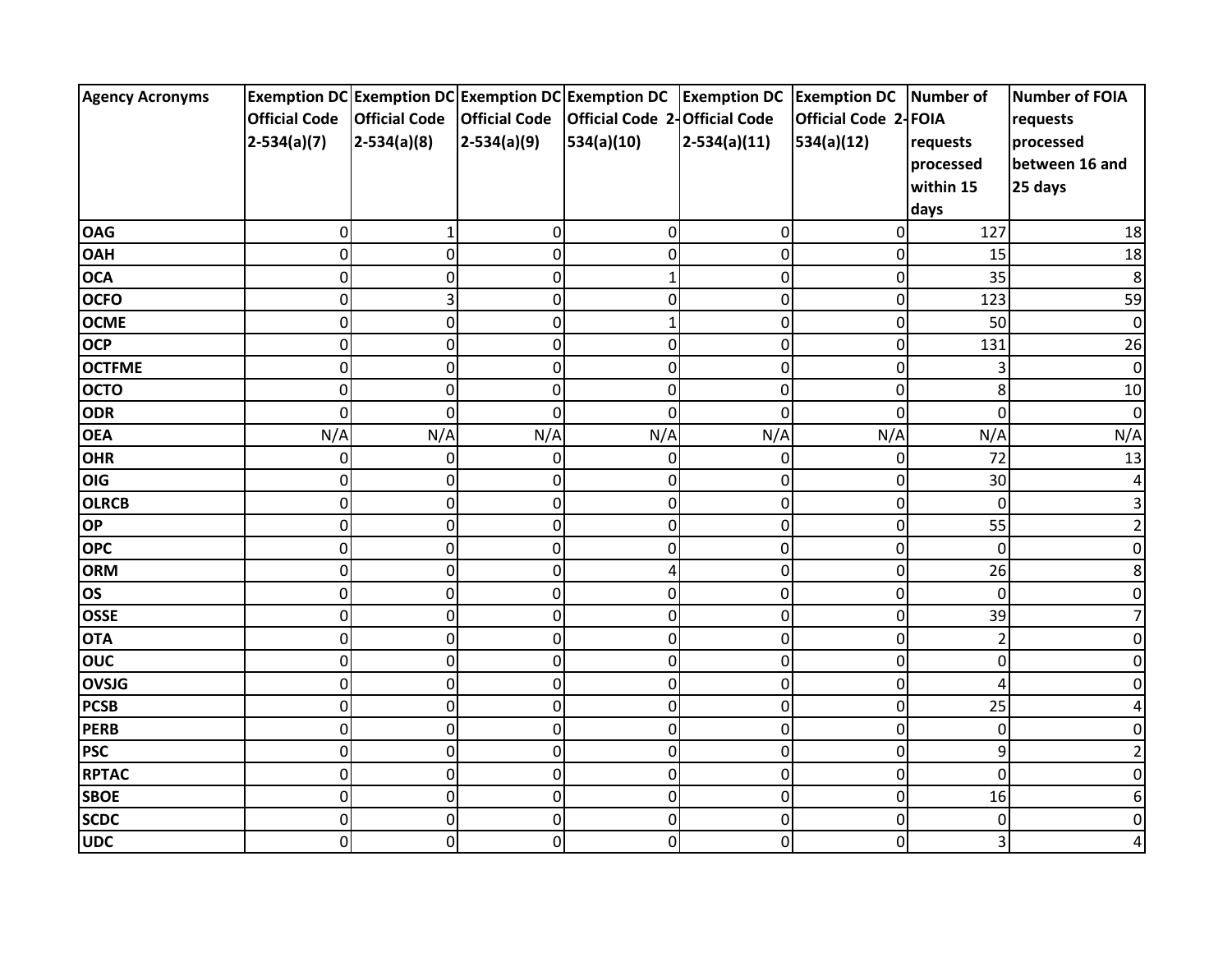| <b>Agency Acronyms</b> | <b>Number of</b>        | <b>Median</b>   |                      | Number of staff   Total dollar amount | <b>Total amount of</b> |
|------------------------|-------------------------|-----------------|----------------------|---------------------------------------|------------------------|
|                        | <b>FOIA requests</b>    | number of       | hours devoted        | expended by public                    | fees collected by      |
|                        | processed in 26 days to |                 | to processing        | body for processing                   | public body            |
|                        | days or more            | process FOIA    | <b>FOIA requests</b> | <b>FOIA requests</b>                  |                        |
|                        |                         | <b>Requests</b> |                      |                                       |                        |
|                        |                         |                 |                      |                                       |                        |
| <b>OAG</b>             | 10                      | 15              | 150                  | $\zeta$<br>13,500.00                  | \$0.00                 |
| <b>OAH</b>             | 15                      | 20              | 300                  | $\zeta$<br>16,500.00                  | \$450.94               |
| <b>OCA</b>             | $\mathbf{1}$            | 4               | N/A                  | N/A                                   | \$0.00                 |
| <b>OCFO</b>            | 107                     | 20              | N/A                  |                                       | \$0.00                 |
| <b>OCME</b>            | 0                       | 1.5             | 125                  | $\zeta$<br>9,375.00                   | \$0.00                 |
| <b>OCP</b>             | 12                      | 13              | 2808                 | $\zeta$<br>153,700.00                 | \$2,450.50             |
| <b>OCTFME</b>          | 5                       | 81              | 40                   | \$                                    | \$0.00                 |
| <b>OCTO</b>            | 16                      | 24.5            | 75                   | $\overline{\xi}$<br>6,201.00          | \$0.00                 |
| <b>ODR</b>             | 0                       | 0               | 0                    | \$                                    | \$0.00                 |
| <b>OEA</b>             | N/A                     | N/A             | N/A                  | N/A                                   | N/A                    |
| <b>OHR</b>             | 0                       | 3               | Not tracked          | \$                                    | \$0.00                 |
| <b>OIG</b>             | 3                       | 13              | 1403                 | $\boldsymbol{\zeta}$<br>72,306.00     | \$0.00                 |
| <b>OLRCB</b>           | $\overline{7}$          | 60              | 24                   | \$                                    | \$0.00                 |
| <b>OP</b>              | $\mathbf{1}$            |                 | 70                   | $\zeta$<br>5,250.00                   | \$0.00                 |
| <b>OPC</b>             | $\mathbf{1}$            | 109             | 3                    | $\overline{\mathsf{S}}$<br>386.00     | \$0.00                 |
| <b>ORM</b>             | $\mathbf{1}$            |                 | 138                  | $\zeta$<br>7,434.00                   | \$0.00                 |
| <b>OS</b>              | 0                       | 121.5           | Unknown              | Unknown                               | \$0.00                 |
| <b>OSSE</b>            | 21                      | 13              |                      |                                       | \$0.00                 |
| <b>OTA</b>             | 8                       | 36              | 24.5                 | \$<br>1,143.98                        | \$0.00                 |
| <b>OUC</b>             | 0                       | 9.03            |                      | N/A                                   | N/A                    |
| <b>OVSJG</b>           | $\mathbf{1}$            | 5               | 138                  | $\zeta$<br>8,138.15                   | \$0.00                 |
| <b>PCSB</b>            | $\pmb{0}$               | 9               | 261                  | \$<br>13,500.00                       | \$0.00                 |
| <b>PERB</b>            | $\mathbf{1}$            | 15              | 8                    | \$                                    | \$0.00                 |
| <b>PSC</b>             | $\overline{2}$          | 12              | 206                  | $\overline{\xi}$<br>5,768.00          | \$0.00                 |
| <b>RPTAC</b>           | $\boldsymbol{0}$        | 0               | $\Omega$             | \$                                    | $\mathbf 0$            |
| <b>SBOE</b>            | $\overline{2}$          | $\overline{1}$  | N/A                  | $\overline{\boldsymbol{\zeta}}$       | \$0.00                 |
| <b>SCDC</b>            | 0                       | N/A             | 0                    | \$                                    | $\mathbf 0$            |
| <b>UDC</b>             | 7                       | 24              | 40                   | >5100                                 | \$0.00                 |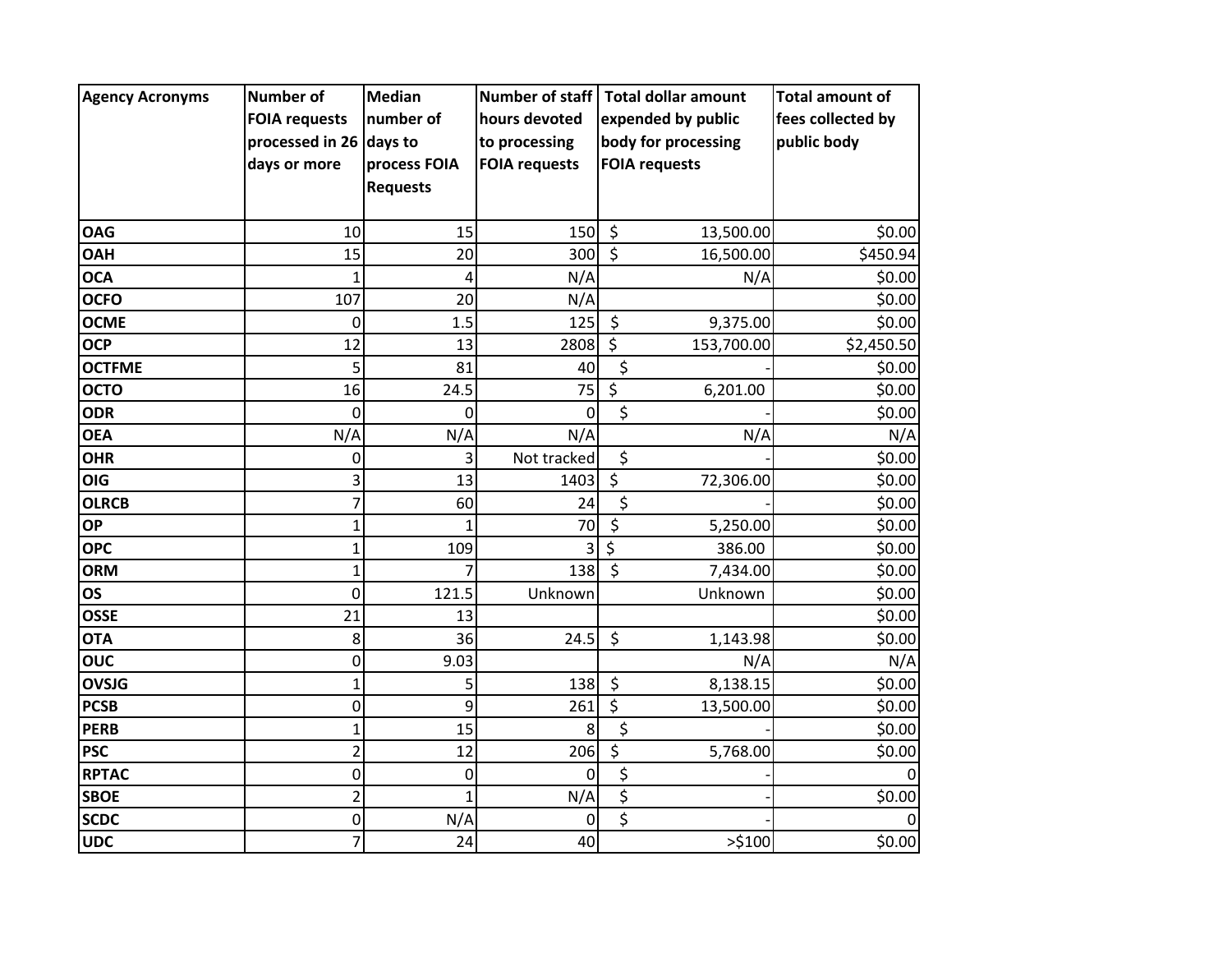| <b>Agency Acronyms</b> | Number of employees found              | <b>Qualitative Reports</b> |
|------------------------|----------------------------------------|----------------------------|
|                        | guilty of a misdemeanor for            |                            |
|                        | arbitrarily or capriciously            |                            |
|                        | violating any provision of the         |                            |
|                        | <b>District of Columbia Freedom of</b> |                            |
|                        | <b>Information Act</b>                 |                            |
| <b>OAG</b>             | $\mathbf 0$                            |                            |
| <b>OAH</b>             | $\mathbf 0$                            |                            |
| <b>OCA</b>             | $\mathbf 0$                            |                            |
| <b>OCFO</b>            | $\mathbf 0$                            |                            |
| <b>OCME</b>            | $\mathbf 0$                            |                            |
| <b>OCP</b>             | $\mathbf 0$                            |                            |
| <b>OCTFME</b>          | $\mathbf 0$                            |                            |
| <b>OCTO</b>            | $\mathbf 0$                            |                            |
| <b>ODR</b>             | $\mathbf 0$                            |                            |
| <b>OEA</b>             | N/A                                    |                            |
| <b>OHR</b>             | $\mathbf 0$                            |                            |
| OIG                    | 0                                      |                            |
| <b>OLRCB</b>           | $\mathbf 0$                            |                            |
| <b>OP</b>              | $\mathbf 0$                            |                            |
| <b>OPC</b>             | $\pmb{0}$                              |                            |
| <b>ORM</b>             | $\mathbf 0$                            |                            |
| <b>OS</b>              | $\mathbf 0$                            |                            |
| <b>OSSE</b>            | $\mathbf 0$                            |                            |
| <b>OTA</b>             | $\mathbf 0$                            |                            |
| <b>OUC</b>             | $\pmb{0}$                              |                            |
| <b>OVSJG</b>           | $\mathbf 0$                            |                            |
| <b>PCSB</b>            | $\pmb{0}$                              |                            |
| <b>PERB</b>            | $\mathbf 0$                            |                            |
| <b>PSC</b>             | $\mathbf 0$                            |                            |
| <b>RPTAC</b>           | $\mathbf 0$                            |                            |
| <b>SBOE</b>            | $\mathbf 0$                            |                            |
| <b>SCDC</b>            | $\pmb{0}$                              |                            |
| <b>UDC</b>             | 0                                      |                            |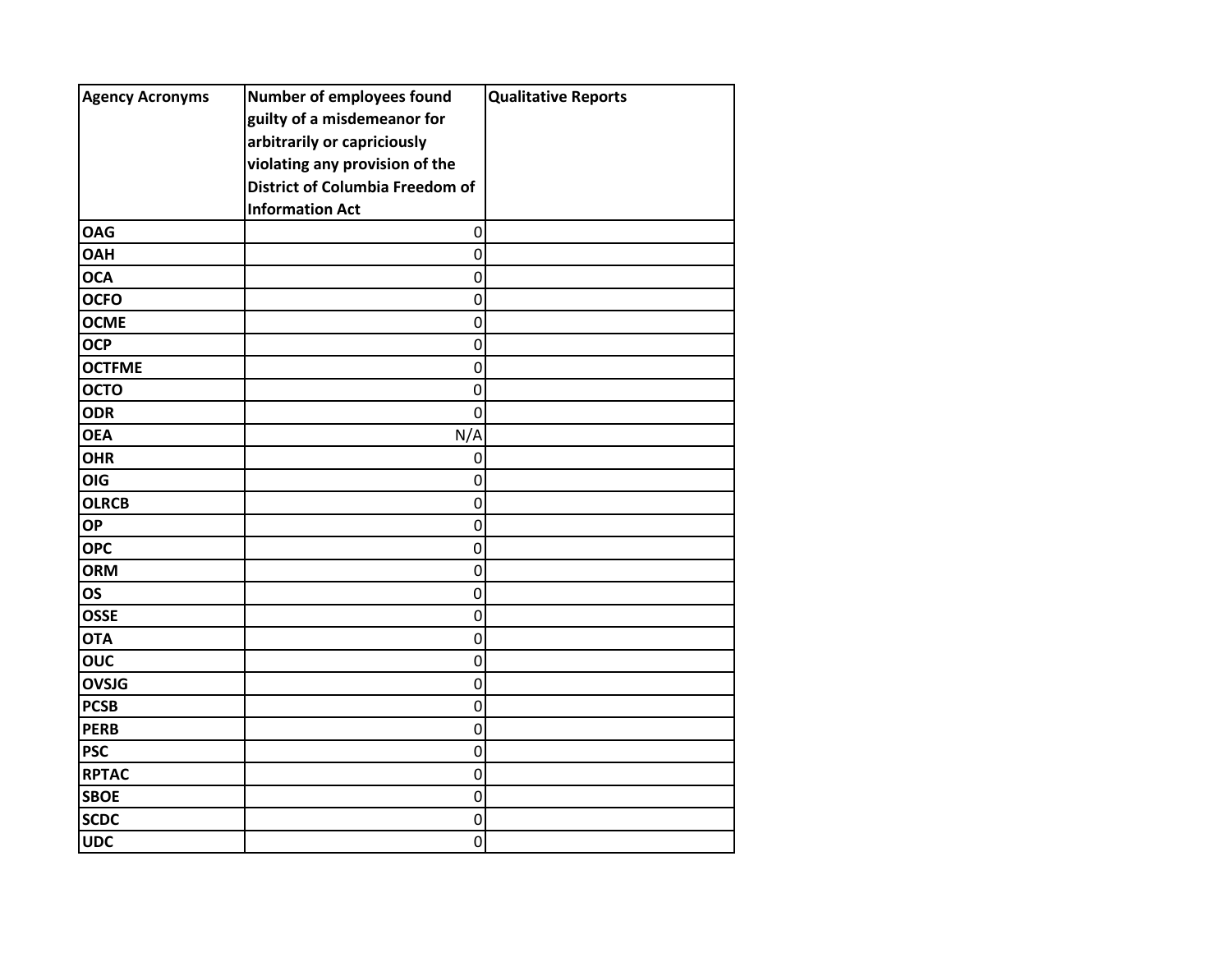| <b>Agency Acronyms</b> | Number of FOIA requests Number of                     |            | lNumber of | Avg number of    | Number of       | Number of                 | Number of |
|------------------------|-------------------------------------------------------|------------|------------|------------------|-----------------|---------------------------|-----------|
|                        | received during reporting FOIA requests FOIA requests |            |            | days unfulfilled | <b>requests</b> | requests                  | requests  |
|                        | period                                                | pending on | pending on | requests pending | granted in      | granted in part denied in |           |
|                        |                                                       | 10/1/2020  | 9/30/2021  | on 9/30/2021     | whole           | denied in part            | whole     |
|                        |                                                       |            |            |                  |                 |                           |           |
|                        |                                                       |            |            |                  |                 |                           |           |
| <b>UMC</b>             |                                                       |            |            | N/A              |                 |                           | 01        |
|                        |                                                       |            |            |                  |                 |                           |           |
| <b>Totals</b>          | 9655                                                  | 3053       | 2517       | 57.64            | 3089            | 2295                      | 916       |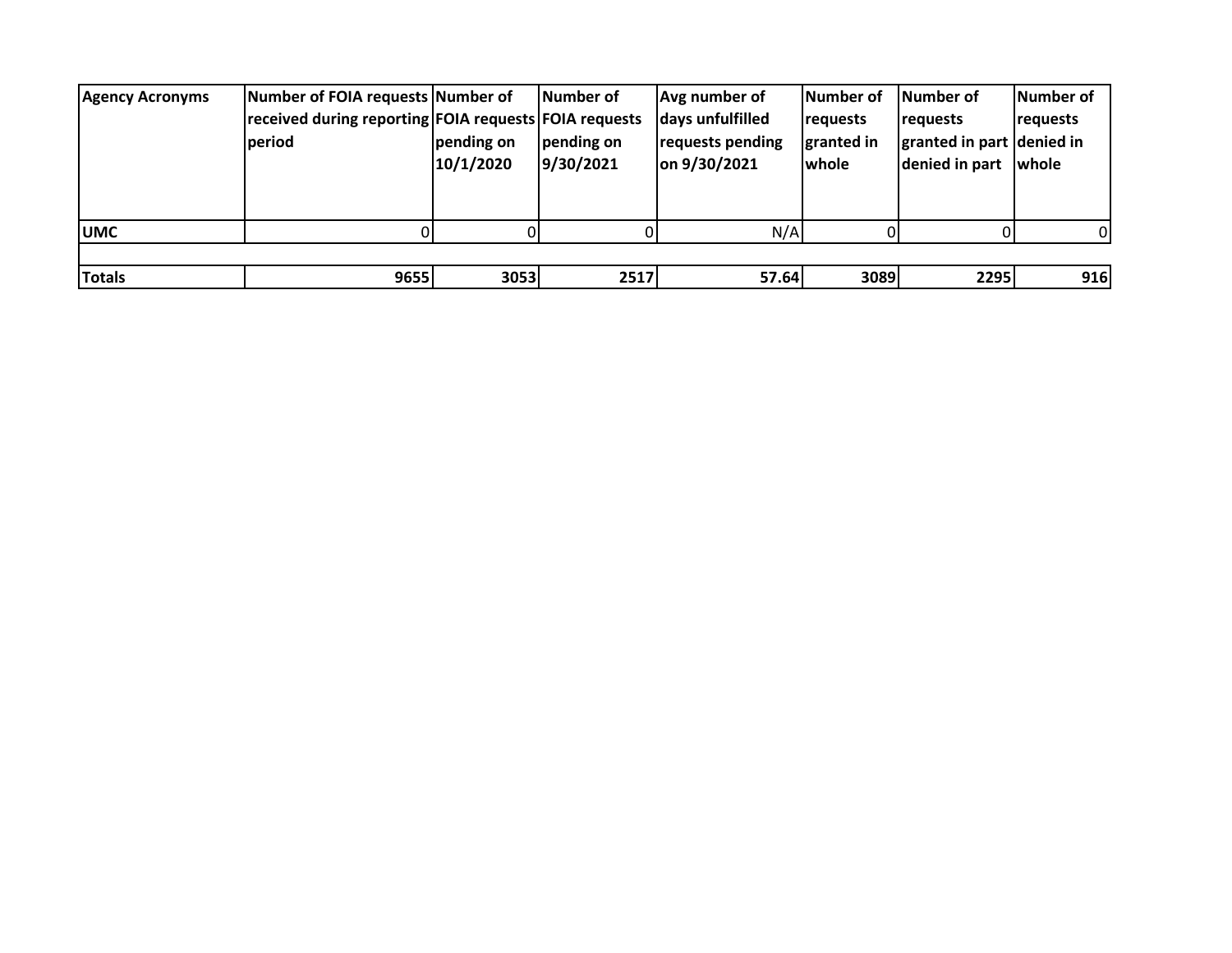| <b>Agency Acronyms</b> | lNumber of   lNumber of<br><b>requests</b> | requests referred<br>lwithdrawn lor forwarded to<br>other public<br>bodies | <b>Other</b><br>disposition   DC Official | <b>Exemption</b><br>Code 2-<br>534(a)(1) | $2-534(a)(2)$ | <b>Exemption DC Exemption DC</b> Exemption DC<br> 534(a)(3) <br>Subcategory A Subcategory B | 534(a)(3) | <b>Exemption DC</b><br>Official Code   Official Code 2- Official Code 2- Official Code 2-  <br>534(a)(3)<br><b>Subcategory C</b> |
|------------------------|--------------------------------------------|----------------------------------------------------------------------------|-------------------------------------------|------------------------------------------|---------------|---------------------------------------------------------------------------------------------|-----------|----------------------------------------------------------------------------------------------------------------------------------|
| <b>UMC</b>             |                                            |                                                                            | N/A                                       |                                          |               |                                                                                             |           | ΩI                                                                                                                               |
| <b>Totals</b>          | 507                                        | 674                                                                        | 2505                                      | 268                                      | 2426          | 332                                                                                         | 138       | 688                                                                                                                              |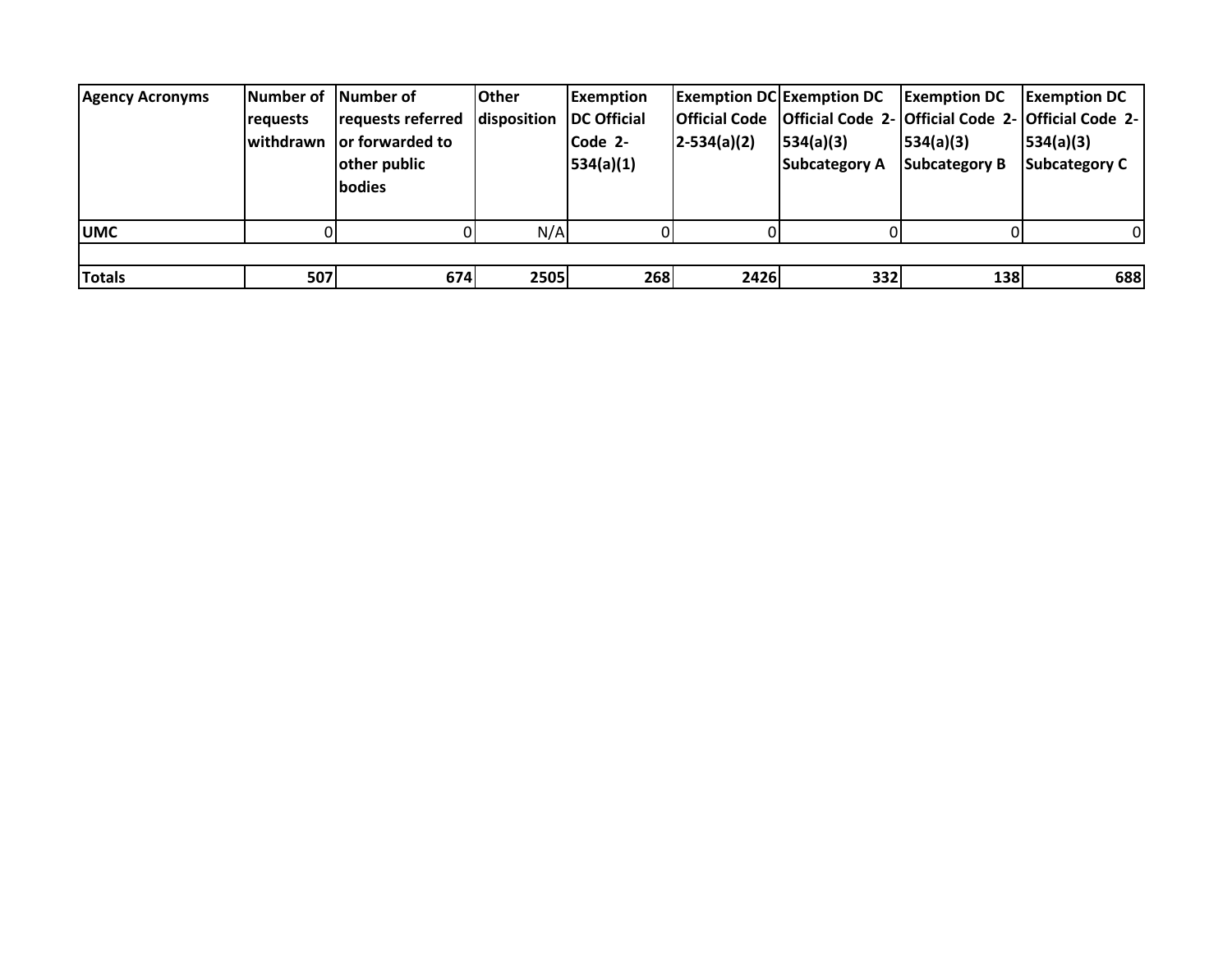| <b>Agency Acronyms</b> | <b>Exemption DC</b>  | <b>IExemption DC</b>                                                                                                   | <b>Exemption DC</b> Exemption DC Exemption DC Exemption DC |                 |                 |                      | <b>I</b> Exemption DC |
|------------------------|----------------------|------------------------------------------------------------------------------------------------------------------------|------------------------------------------------------------|-----------------|-----------------|----------------------|-----------------------|
|                        |                      | Official Code 2-  Official Code 2-  Official Code 2-  Official Code  Official Code  Official Code 2-  Official Code 2- |                                                            |                 |                 |                      |                       |
|                        | 534(a)(3)            | 534(a)(3)                                                                                                              | 534(a)(3)                                                  | $ 2-534(a)(4) $ | $ 2-534(a)(5) $ | 534(a)(6)            | 534(a)(6)             |
|                        | <b>Subcategory D</b> | <b>Subcategory E</b>                                                                                                   | <b>Subcategory F</b>                                       |                 |                 | <b>Subcategory A</b> | Subcategory B         |
|                        |                      |                                                                                                                        |                                                            |                 |                 |                      |                       |
|                        |                      |                                                                                                                        |                                                            |                 |                 |                      |                       |
| <b>UMC</b>             |                      |                                                                                                                        |                                                            |                 |                 |                      |                       |
|                        |                      |                                                                                                                        |                                                            |                 |                 |                      |                       |
| <b>Totals</b>          | 34                   | 41                                                                                                                     |                                                            | 334             | 44              | <b>130</b>           | 51                    |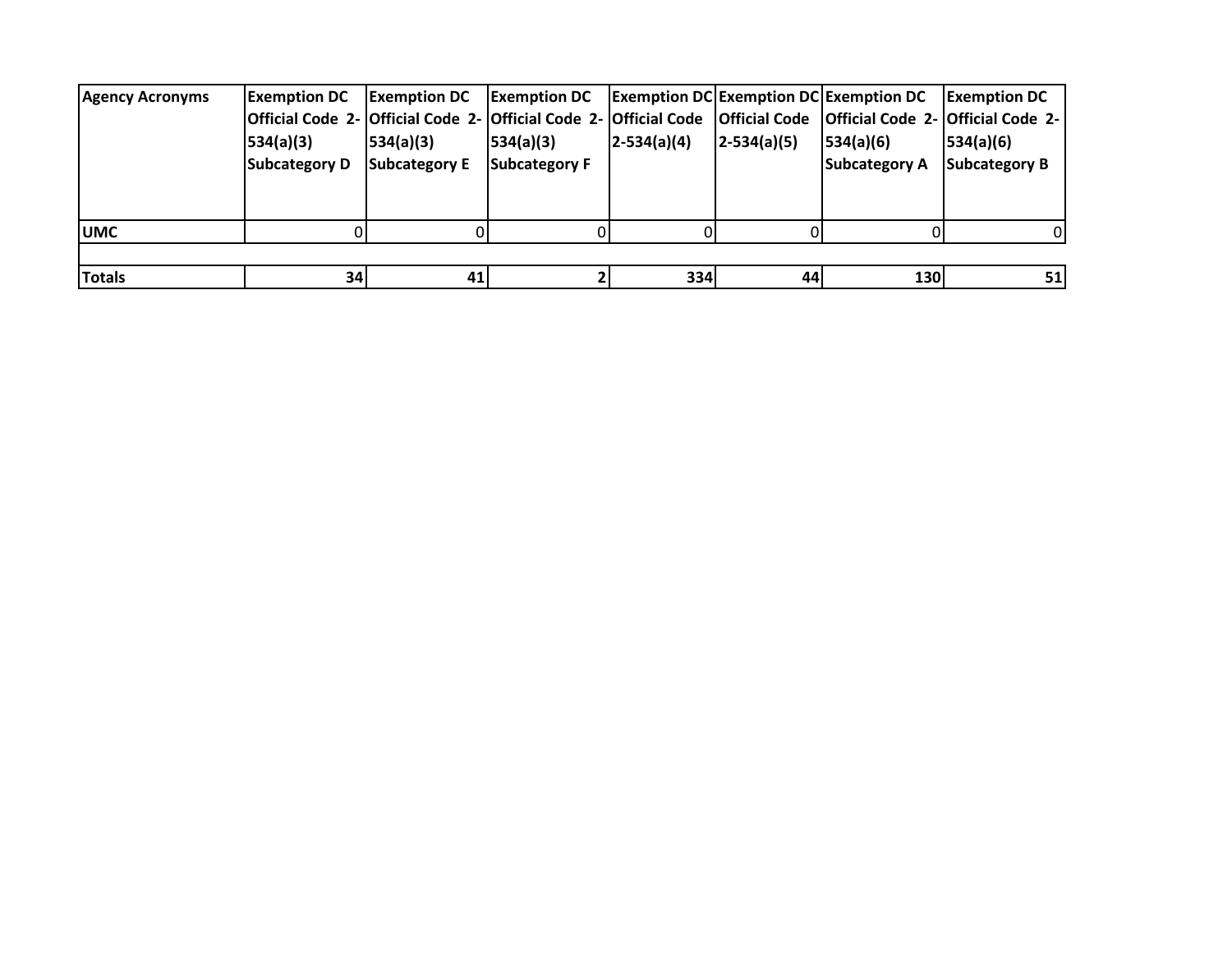| <b>Agency Acronyms</b> | $2-534(a)(7)$ | $ 2-534(a)(8) $ | $ 2 - 534(a)(9) $ | <b>Exemption DC Exemption DC Exemption DC Exemption DC Exemption DC Exemption DC Number of</b><br>Official Code   Official Code   Official Code   Official Code 2- Official Code<br> 534(a)(10) | $ 2-534(a)(11) $ | <b>Official Code 2-FOIA</b><br> 534(a)(12) | <b>requests</b><br><b>processed</b><br>within 15<br>days | Number of FOIA<br><b>requests</b><br><b>processed</b><br>Ibetween 16 and<br>25 days |
|------------------------|---------------|-----------------|-------------------|-------------------------------------------------------------------------------------------------------------------------------------------------------------------------------------------------|------------------|--------------------------------------------|----------------------------------------------------------|-------------------------------------------------------------------------------------|
| <b>UMC</b>             |               |                 |                   |                                                                                                                                                                                                 |                  |                                            |                                                          |                                                                                     |
| <b>Totals</b>          |               |                 |                   |                                                                                                                                                                                                 | 24               |                                            | 6144                                                     | 1636                                                                                |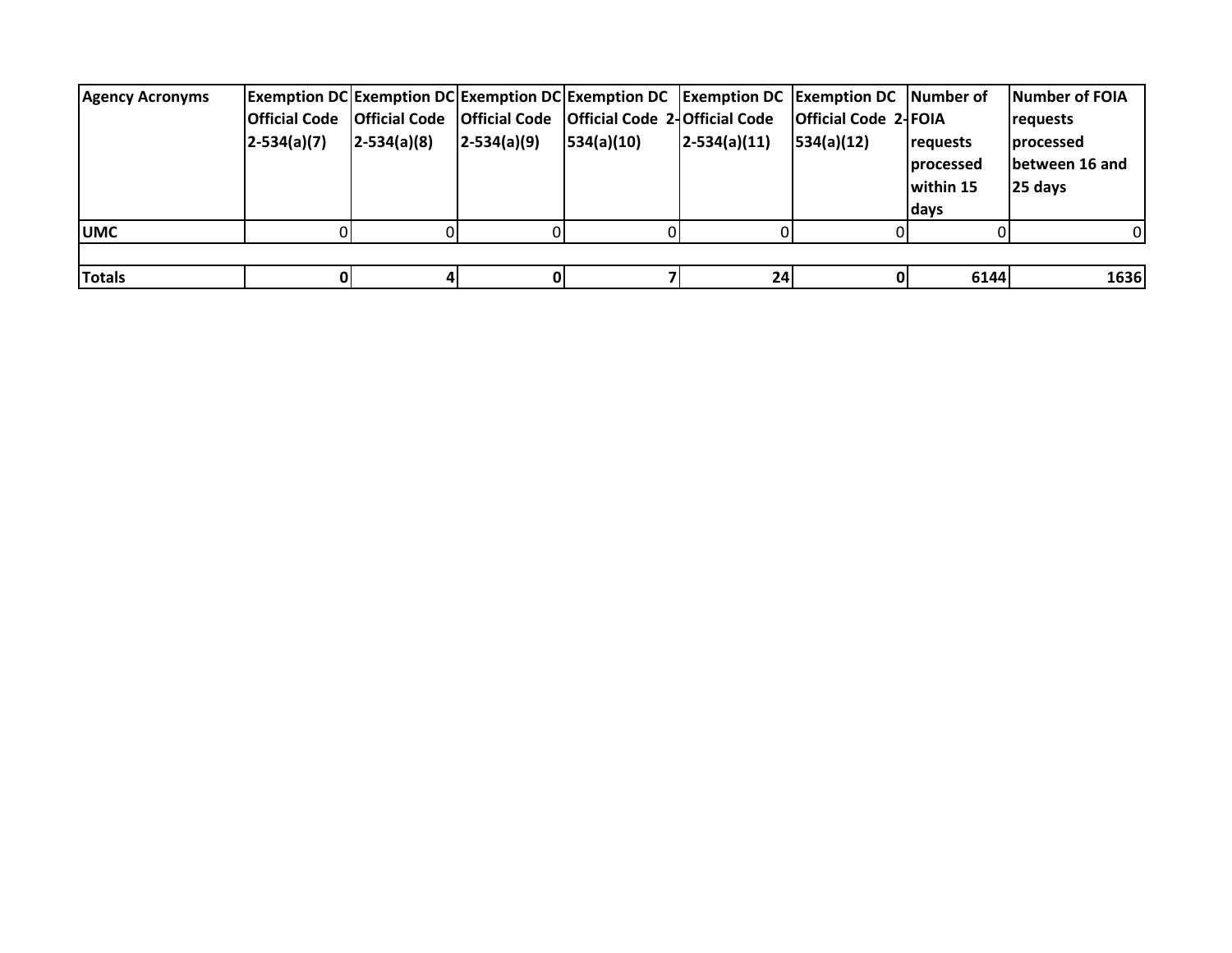| <b>Agency Acronyms</b> | Number of<br><b>FOIA requests</b><br>processed in 26 days to<br>days or more | <b>Median</b><br>Inumber of<br>process FOIA<br><b>Requests</b> | hours devoted<br>to processing<br><b>FOIA requests</b> | Number of staff Total dollar amount<br>expended by public<br>body for processing<br><b>FOIA requests</b> | <b>Total amount of</b><br>fees collected by<br>public body |
|------------------------|------------------------------------------------------------------------------|----------------------------------------------------------------|--------------------------------------------------------|----------------------------------------------------------------------------------------------------------|------------------------------------------------------------|
| <b>UMC</b>             |                                                                              |                                                                |                                                        |                                                                                                          | $\Omega$                                                   |
| <b>Totals</b>          | 2058                                                                         | 10.50                                                          | $60107$ \$                                             | 3,968,108.35                                                                                             | 16,573.74                                                  |